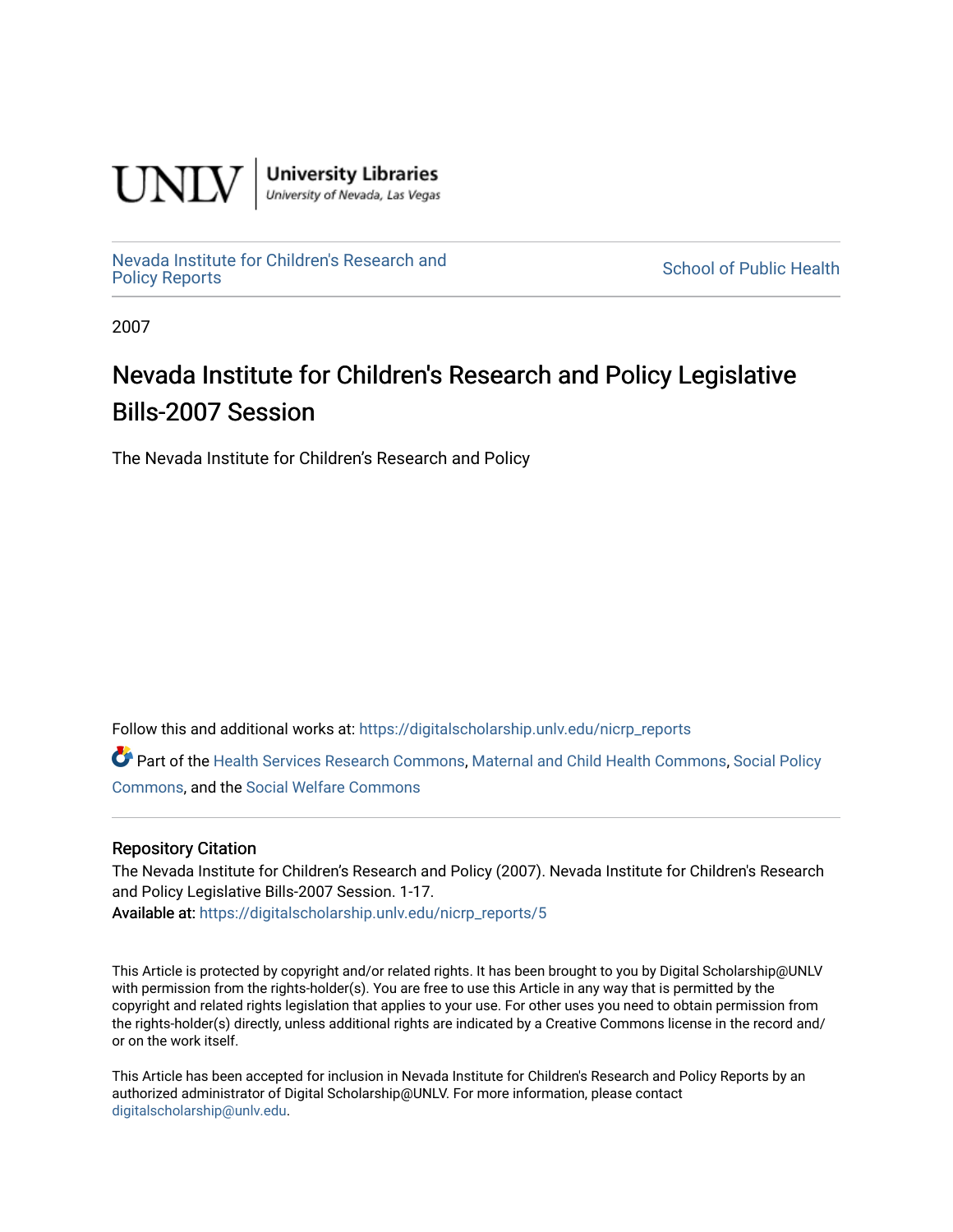## **Nevada Institute for Children's Research and Policy Legislative Bills-2007 Session**

Updated 6/15/2007

\*JRS= Joint Standing Rule

| Bill #               | <b>BDR</b> | <b>Description</b>                                                                                                                                                           | <b>Requestor</b>                                                                                                                                                                                                       | <b>Status</b>             |  |  |
|----------------------|------------|------------------------------------------------------------------------------------------------------------------------------------------------------------------------------|------------------------------------------------------------------------------------------------------------------------------------------------------------------------------------------------------------------------|---------------------------|--|--|
|                      |            |                                                                                                                                                                              |                                                                                                                                                                                                                        |                           |  |  |
| <b>CHILD WELFARE</b> |            |                                                                                                                                                                              |                                                                                                                                                                                                                        |                           |  |  |
| <b>Passed Bills</b>  |            |                                                                                                                                                                              |                                                                                                                                                                                                                        |                           |  |  |
| <b>AB68</b>          | 505        | Clarifies mandatory reporting of abuse,<br>neglect and other crimes against children.                                                                                        | <b>Attorney General</b>                                                                                                                                                                                                | 5/30 - APPROVED - Ch.201  |  |  |
| <b>AB147</b>         | 869        | Prohibits placement of certain children in a<br>group shelter                                                                                                                | Subcommittee to Oversee<br>the Consultant to Study the<br>Health, Safety, Welfare,<br>and Civil Rights of Certain<br>Children in Care                                                                                  | 5/28 - APPROVED - Ch.274  |  |  |
| AB261                | 870        | Makes various changes concerning child<br>welfare                                                                                                                            | Subcommittee to oversee<br>the consultant to Study the<br>Health, Safety, Welfare,<br>and Civil Rights of Children<br>in Care of Certain<br>Governmental Entities of<br><b>Private Facilities</b>                      | 5/18-APPROVED-Ch.70       |  |  |
| AB263                | 598        | Revises provisions governing reporting of<br>child abuse and neglect.                                                                                                        | Division of Health and<br>Human Services- Child and<br><b>Family Services</b>                                                                                                                                          | $6/4$ - APPROVED - Ch.330 |  |  |
| AB283                | 1124       | Requires certain care facilities to maintain<br>and provide certain information to parents,<br>guardians or legal representatives of persons<br>cared for in the facilities. | Assemblyman Settelmeyer                                                                                                                                                                                                | 5/21 - APPROVED - Ch. 98  |  |  |
| AB463                | 534        | Makes various changes regarding group<br>homes.                                                                                                                              | Assemblywoman<br>Kirkpatrick                                                                                                                                                                                           | 6/2 - APPROVED - Ch.297   |  |  |
| AB507                | 1269       | Makes various changes to provisions<br>concerning facilities that have custody of<br>children pursuant to court order.                                                       | Subcommittee to Oversee<br>the Consultant to Study the<br>Health, Safety, Welfare,<br>and Civil and Other Rights<br>of Children in the Care of<br><b>Certain Governmental</b><br><b>Entities or Private Facilities</b> | $6/2$ - APPROVED - Ch.303 |  |  |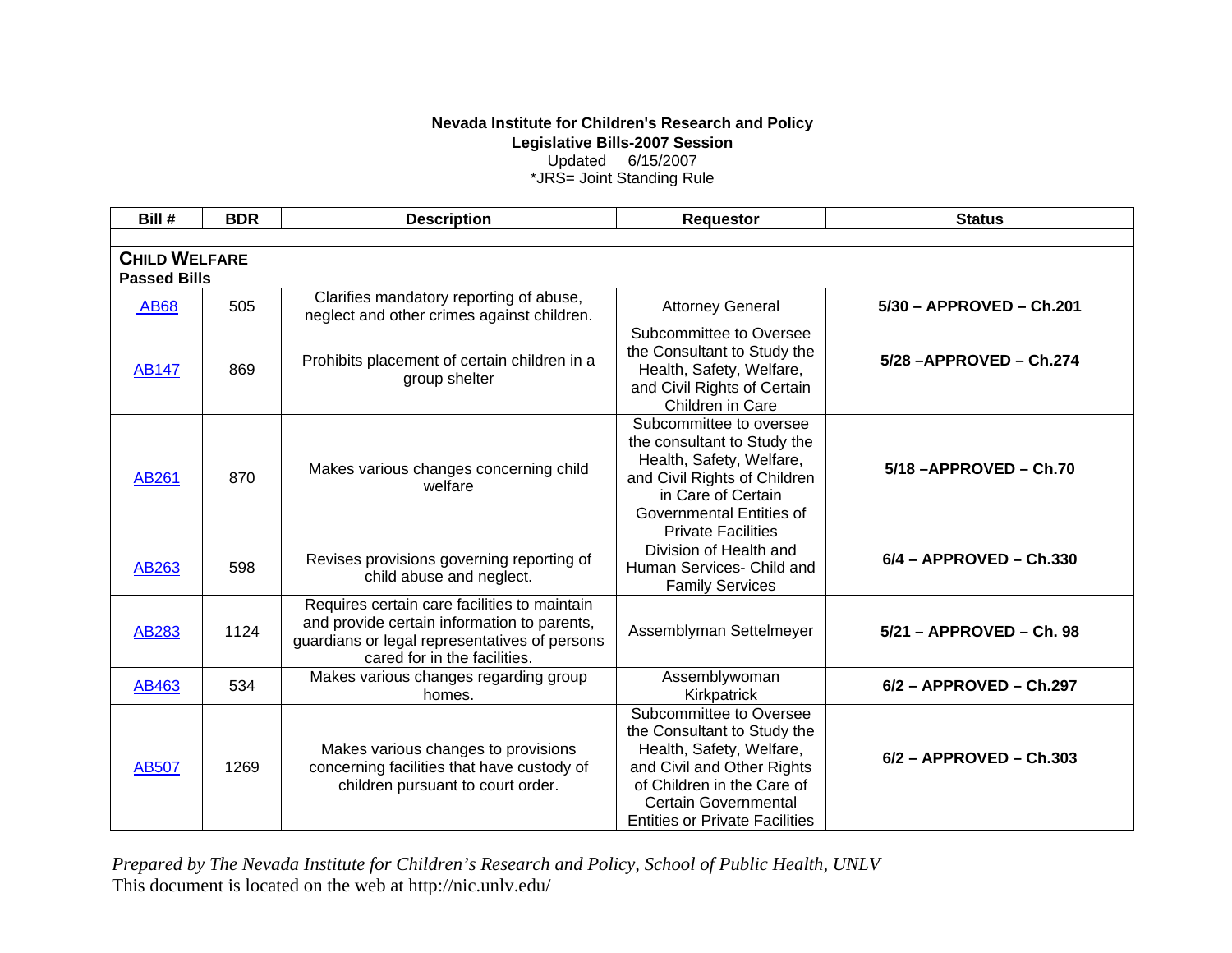| <b>SB337</b>                                    | 1256 | Makes appropriation to fund greater than<br>anticipated caseload in the Family<br>Preservation Program.                                                                                         | Administration, Department<br>of                                                                                                                                                                  | 5/29 - APPROVED - Ch.156                            |  |
|-------------------------------------------------|------|-------------------------------------------------------------------------------------------------------------------------------------------------------------------------------------------------|---------------------------------------------------------------------------------------------------------------------------------------------------------------------------------------------------|-----------------------------------------------------|--|
| <b>Failed Bills</b>                             |      |                                                                                                                                                                                                 |                                                                                                                                                                                                   |                                                     |  |
| <b>AB188</b>                                    | 599  | Revises provisions governing placement of<br>abused or neglected children in safe<br>environment and licensing of childcare<br>institutions and facilities.                                     | Division of Health and<br>Human Services- Child and<br><b>Family Services</b>                                                                                                                     | 4/14- JSR 14.3.1 No Further Action<br>Allowed       |  |
| <b>AB305</b>                                    | 871  | Creates statutory committee to address<br>issues relevant to protection of children and<br>provides for performance audit of certain<br>entities that have court-ordered custody of<br>children | Subcommittee to oversee<br>the consultant to Study the<br>Health, Safety, Welfare,<br>and Civil Rights of Children<br>in Care of Certain<br>Governmental Entities of<br><b>Private Facilities</b> | Failed to Pass (See AB629, §6)                      |  |
| SB <sub>8</sub>                                 | 245  | Revises provisions governing child fatalities<br>resulting from child abuse or neglect.                                                                                                         | <b>Senator Townsend</b>                                                                                                                                                                           | $4/14 - JSR$ 14.3.1 No further action<br>allowed.   |  |
| <b>SB158</b>                                    | 10   | Adopts the Special Needs Scholarship<br>Program Act                                                                                                                                             | Senator Cegavske                                                                                                                                                                                  | <b>Failed to Pass</b>                               |  |
| <b>SB170</b>                                    | 310  | Establishes a statutory Legislative Committee<br>on Child Welfare and Juvenile Justice and a<br>statutory Legislative Committee on Senior<br>Citizens and Veterans.                             | Legislative Committee on<br><b>Health Care</b>                                                                                                                                                    | <b>Failed to Pass</b>                               |  |
| <b>SB299</b>                                    | 730  | Enacts provisions governing crimes against<br>unborn victims.                                                                                                                                   | Senator Hardy                                                                                                                                                                                     | $5/19 - JSR$ 14.3.3 - No further action<br>allowed. |  |
| <b>SB445</b>                                    | 1438 | Makes an appropriation to the Foundation for<br>Positively Kids to provide day care and other<br>services for medically fragile children                                                        | Senate Committee on<br>Finance                                                                                                                                                                    | Failed to pass.                                     |  |
| <b>SB445</b>                                    | 1438 | Makes an appropriation to the Foundation for<br>Positively Kids to provide day care and other<br>services for medically fragile children                                                        | Senate Committee on<br>Finance                                                                                                                                                                    | Failed to pass.                                     |  |
| <b>Bill Draft Requests (never became bills)</b> |      |                                                                                                                                                                                                 |                                                                                                                                                                                                   |                                                     |  |
|                                                 | 36   | Revises provisions governing the release of<br>records in child abuse and neglect cases<br>involving death.                                                                                     | Assemblywoman Buckley                                                                                                                                                                             |                                                     |  |
|                                                 | 576  | Revises provisions governing the licensing<br>and regulation of social workers.                                                                                                                 | Board of Examiners for<br><b>Social Workers</b>                                                                                                                                                   | withdrawn                                           |  |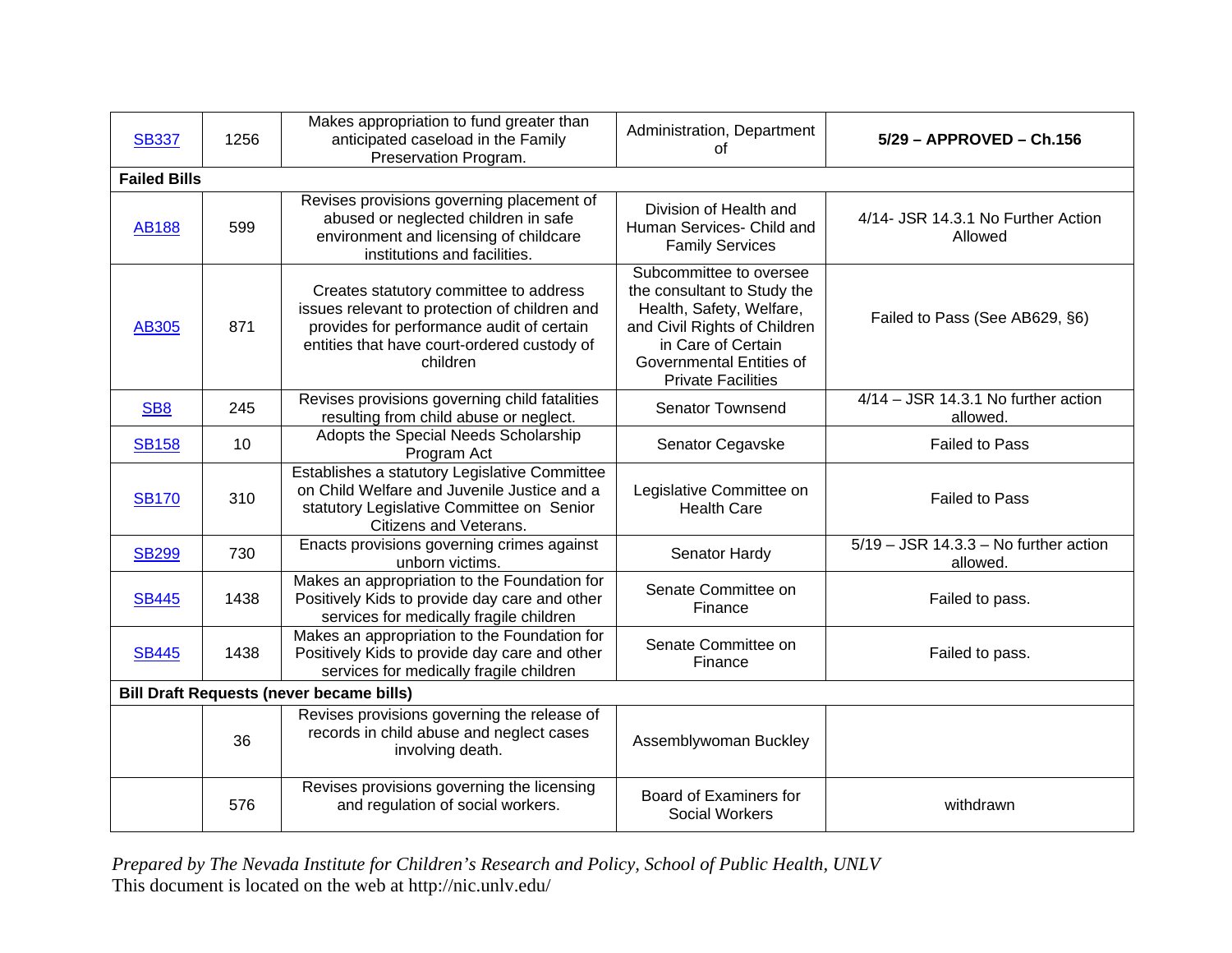| <b>EDUCATION</b>    |      |                                                                                                                             |                                                                                           |                              |  |
|---------------------|------|-----------------------------------------------------------------------------------------------------------------------------|-------------------------------------------------------------------------------------------|------------------------------|--|
| <b>Passed Bills</b> |      |                                                                                                                             |                                                                                           |                              |  |
| <b>AB212</b>        | 118  | Revises provisions governing organization of<br>pupils and curriculum in secondary schools.<br>Provides for school reform.  | Assembly Committee on<br>Education                                                        | 6/1 - ENROLLED               |  |
| <b>AB244</b>        | 283  | Makes various changes concerning audits of<br>school districts.                                                             | Assemblyman Conklin                                                                       | 6/7-ENROLLED                 |  |
| AB250               | 580  | Revises provisions governing the<br>requirements for private schools.                                                       | Department of Education                                                                   | $5/18$ - APPROVED - Ch.69    |  |
| AB298               | 1027 | Makes various changes to provisions<br>concerning school police officers.                                                   | Assemblyman Ohrenschall                                                                   | 5/30 - APPROVED - Ch.140     |  |
| <b>AB 313</b>       | 731  | Revises provisions governing the tracking,<br>monitoring and revocation of teacher licenses<br>for criminal behavior.       | Assemblyman Oceguera                                                                      | 5/30 - APPROVED - Ch. 142    |  |
| AB334               | 413  | Makes various changes concerning charter<br>schools.                                                                        | Assemblywoman Smith                                                                       | $6/2$ - APPROVED - Ch.313    |  |
| AB432               | 1192 | Requires extension of teachers' licenses that<br>expire before the end of a school year.                                    | Assemblyman Kihuen                                                                        | 5/23 - APPROVED - Ch.108     |  |
| AB460               | 1279 | Makes various changes regarding public<br>schools and educational personnel.                                                | Assemblyman Anderson                                                                      | 6/4-ENROLLED                 |  |
| AB485               | 418  | Revises provisions relating to truancy of<br>pupils.                                                                        | Legislative Committee on<br>Education                                                     | 5/30 - ENROLLED              |  |
| AB512               | 1370 | Revises provisions governing educational<br>personnel and student teachers.                                                 | Assembly Committee on<br>Education                                                        | $6/2$ - APPROVED - Ch.300    |  |
| AB <sub>563</sub>   | 531  | Revises provisions governing education and<br>makes appropriations for education.                                           | Nevada Association of<br><b>School Boards</b>                                             | 6/7 - TO ENROLLED            |  |
| AB567               | 918  | Revises provisions governing university<br>schools for profoundly gifted pupils.                                            | Assembly Committee on<br>Education                                                        | $6/2$ - APPROVED - Ch.304    |  |
| AB591               | 49   | Revises provisions governing charter schools.                                                                               | Assembly Committee on<br>Education                                                        | 6/4 - ENROLLED               |  |
| AB627               | 1523 | Ensures sufficient funding for K-12 education<br>for the 2007-2009 biennium.                                                | Ways & Means/Finance                                                                      | 6/6 - APPROVED - Ch.343      |  |
| ACR6                | 442  | Urges Nevada System of Higher Education<br>and school districts to collaborate regarding<br>career and technical education. | Legislative Committee on<br><b>Education Subcommitee to</b><br>Study the Effectiveness of | 5/17 - ENROLLED - FILE No.82 |  |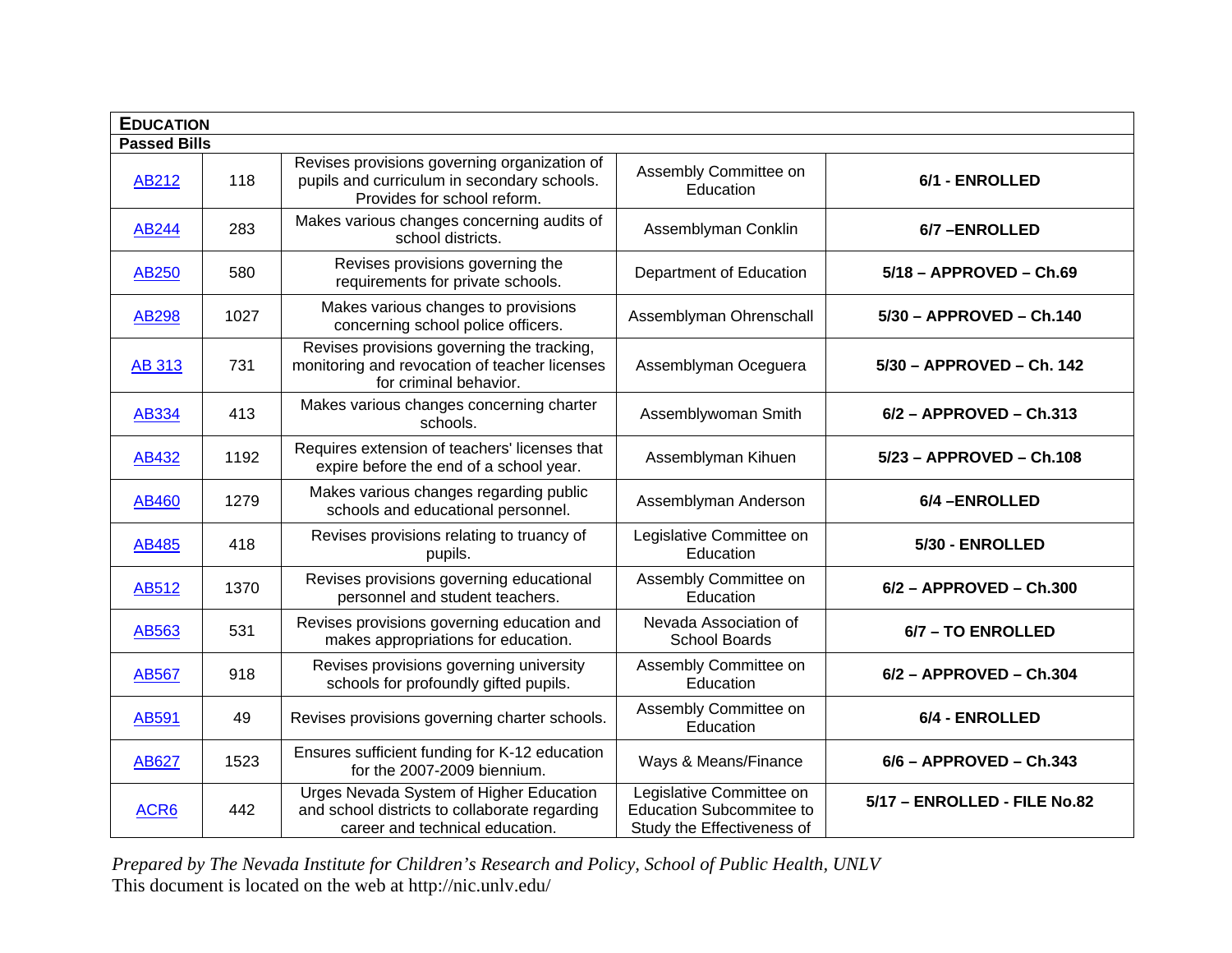|              |      |                                                                                                            | Career and Technical High<br>Schools                                                        |                             |
|--------------|------|------------------------------------------------------------------------------------------------------------|---------------------------------------------------------------------------------------------|-----------------------------|
| ACR8         | 1373 | ACR: Recognizes March 2, 2007, as Read<br>Across America Day.                                              | Assembly Committee on<br>Elections, Procedures,<br>Ethics, and Constitutional<br>Amendments | 3/8 - ENROLLED - FILE No.20 |
| <b>SB110</b> | 474  | Prohibits more than two grade-wide<br>standardized tests per grade in kindergarten<br>through high school. | <b>Senator Beers</b>                                                                        | 5/31 - APPROVED - Ch.229    |
| <b>SB115</b> | 737  | Removes barriers to parental involvement in<br>special education throughout high school<br>vears.          | Senator Coffin                                                                              | 6/2 - ENROLLED              |
| <b>SB143</b> | 415  | Revises provisions relating to parental<br>involvement in education.                                       | Legislative Committee on<br>Education                                                       | 6/2 - ENROLLED              |
| <b>SB151</b> | 444  | Revises provisions governing school<br>schedules.                                                          | <b>Washoe County School</b><br><b>District</b>                                              | $5/8$ - APPROVED - Ch.16    |
| <b>SB184</b> | 419  | Revises provisions relating to education.                                                                  | Legislative Committee on<br>Education                                                       | 6/8 - ENROLLED              |
| <b>SB185</b> | 426  | Revises provisions relating to Commission on<br><b>Educational Excellence</b>                              | Legislative Committee on<br>Education                                                       | 6/7-ENROLLED                |
| <b>SB238</b> | 112  | Revises provisions governing education.                                                                    | Senate Committee on<br>Human Resources and<br>Education.                                    | 6/7-ENROLLED                |
| <b>SB239</b> | 416  | Creates council to assist in coordination<br>between elementary, secondary, and higher<br>education.       | Legislative Committee on<br>Education                                                       | 6/7-ENROLLED                |
| <b>SB264</b> | 910  | Provides alternative procedure for teacher<br>certification for career changers.                           | Senator Cegavske                                                                            | 5/30 - APPROVED - Ch.151    |
| <b>SB312</b> | 604  | Enacts various provisions relating to high<br>school education.                                            | Senator Horsford                                                                            | $6/1 - APPROVED - Ch.289$   |
| <b>SB328</b> | 473  | Requires school administrators to teach in a<br>classroom one day per semester.                            | <b>Senator Beers</b>                                                                        | 6/7 - ENROLLED              |
| <b>SB398</b> | 940  | Provides for a program of English immersion<br>for certain pupils in public schools.                       | Senator Cegavske                                                                            | $6/4$ - APPROVED - Ch.342   |
| <b>SB404</b> | 738  | Makes various changes concerning home<br>schooled children.                                                | Assemblywoman Angle                                                                         | 6/7-ENROLLED                |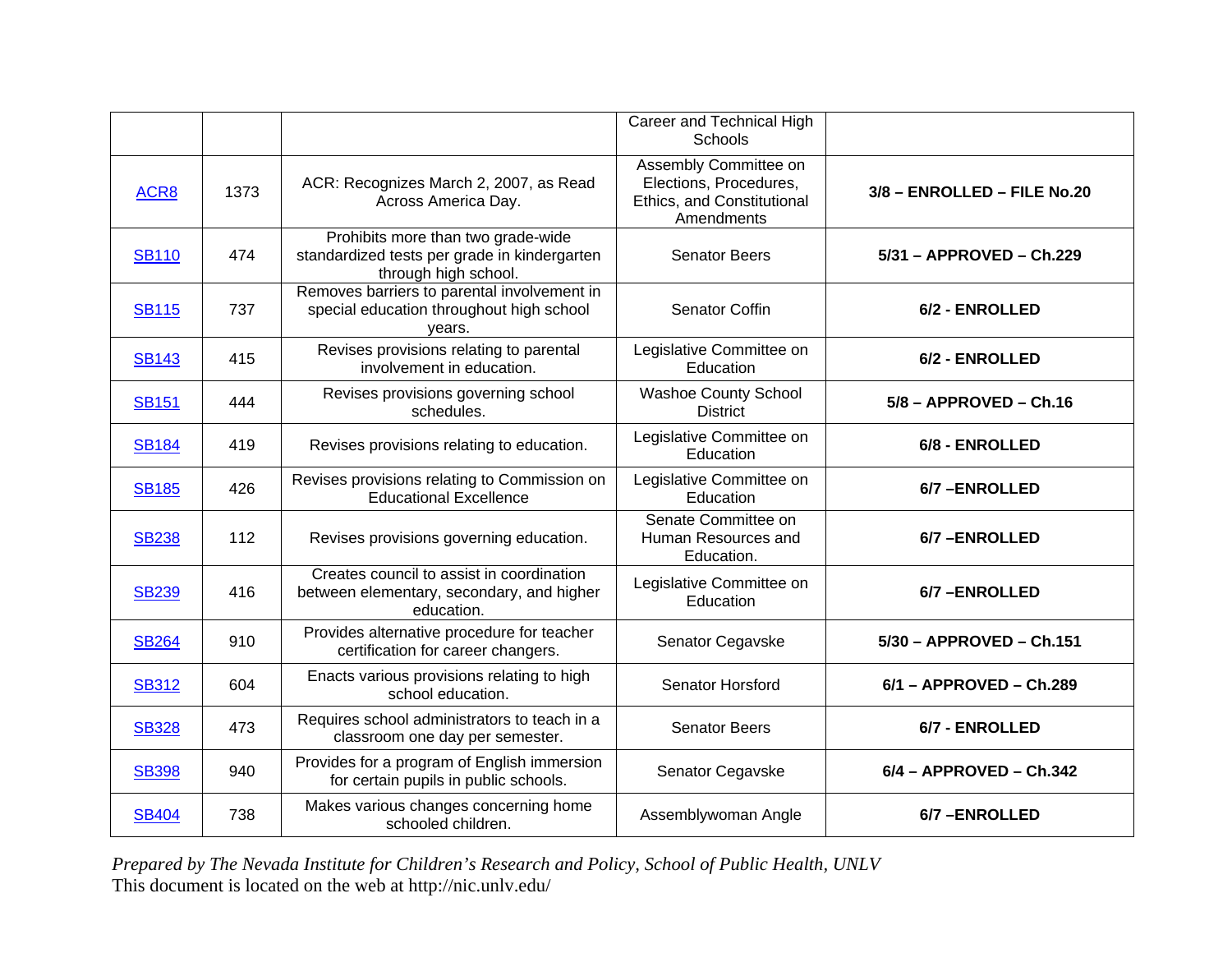| <b>SB499</b>        | 443 | Revises provisions governing construction or<br>renovation of public school buildings.                                                    | <b>Washoe County School</b><br><b>District</b> | 6/4 - ENROLLED                                         |
|---------------------|-----|-------------------------------------------------------------------------------------------------------------------------------------------|------------------------------------------------|--------------------------------------------------------|
| <b>SB534</b>        | 410 | Revises provisions governing jurisdiction of<br>school police officers.                                                                   | <b>Clark County School</b><br><b>District</b>  | 5/31 - APPROVED - Ch.263                               |
| <b>SB535</b>        | 581 | Revises provisions governing certain<br>educational programs for pupils in public<br>schools.                                             | Human Resources &<br>Education                 | 5/30 - ENROLLED                                        |
| SCR9                | 51  | Encourages schools and school districts to<br>preserve or increase time allocated for<br>physical education, physical activity or recess. | Senator Wiener                                 | 3/9- ENROLLED - FILE No.22                             |
| <b>Failed Bills</b> |     |                                                                                                                                           |                                                |                                                        |
| <b>AB70</b>         | 878 | Makes certain changes concerning school<br>districts.                                                                                     | Assemblyman Segerblom                          | $5/26 - JSR$ 14.3.4 – No further action<br>allowed.    |
| <b>AB78</b>         | 967 | Requires mandatory educational program<br>concerning skin cancer prevention for grades<br>K through 12.                                   | Assemblywoman Koivisto                         | $4/14$ - JSR 14.3.1 – No further action<br>allowed.    |
| <b>AB104</b>        | 835 | Provides for educational benefit to the<br>dependent children of certain deceased<br>member of the Nevada National Guard.                 | Assemblyman Stewart                            | Failed to pass.                                        |
| <b>AB107</b>        | 764 | Prohibits possession of dangerous knife on<br>school grounds                                                                              | Speaker of the assembly                        | $5/26 - JSR$ 14.3.4 - No further action<br>allowed.    |
| <b>AB130</b>        | 284 | Enacts the Autism Scholarship Award                                                                                                       | Assemblywoman Weber                            | 4/14- JSR 14.3.1 - NO FURTHER<br><b>ACTION ALLOWED</b> |
| <b>AB157</b>        | 817 | Provides for full-day Kindergarten                                                                                                        | Assemblywoman Buckley                          | Failed to pass.                                        |
| <b>AB170</b>        | 827 | Makes various changes concerning the<br>Millennium Scholarship Program                                                                    | Assemblyman Settelmeyer                        | $4/14$ - JSR 14.3.1 – No further action<br>allowed.    |
| AB211               | 440 | Authorizes School districts to develop school<br>choice plans.                                                                            | <b>Clark County School</b><br><b>District</b>  | Failed to pass.                                        |
| AB229               | 423 | Provides for mentor teacher program.                                                                                                      | Legislative Committee on<br>Education          | Failed to pass.                                        |
| AB243               | 117 | Provides tax abatement for certain<br>businesses that partner with school districts.                                                      | Assemblywoman Parnell                          | Failed to pass.                                        |
| AB262               | 923 | Makes appropriation for Teach for America                                                                                                 | Assemblyman Denis                              | Failed to pass.                                        |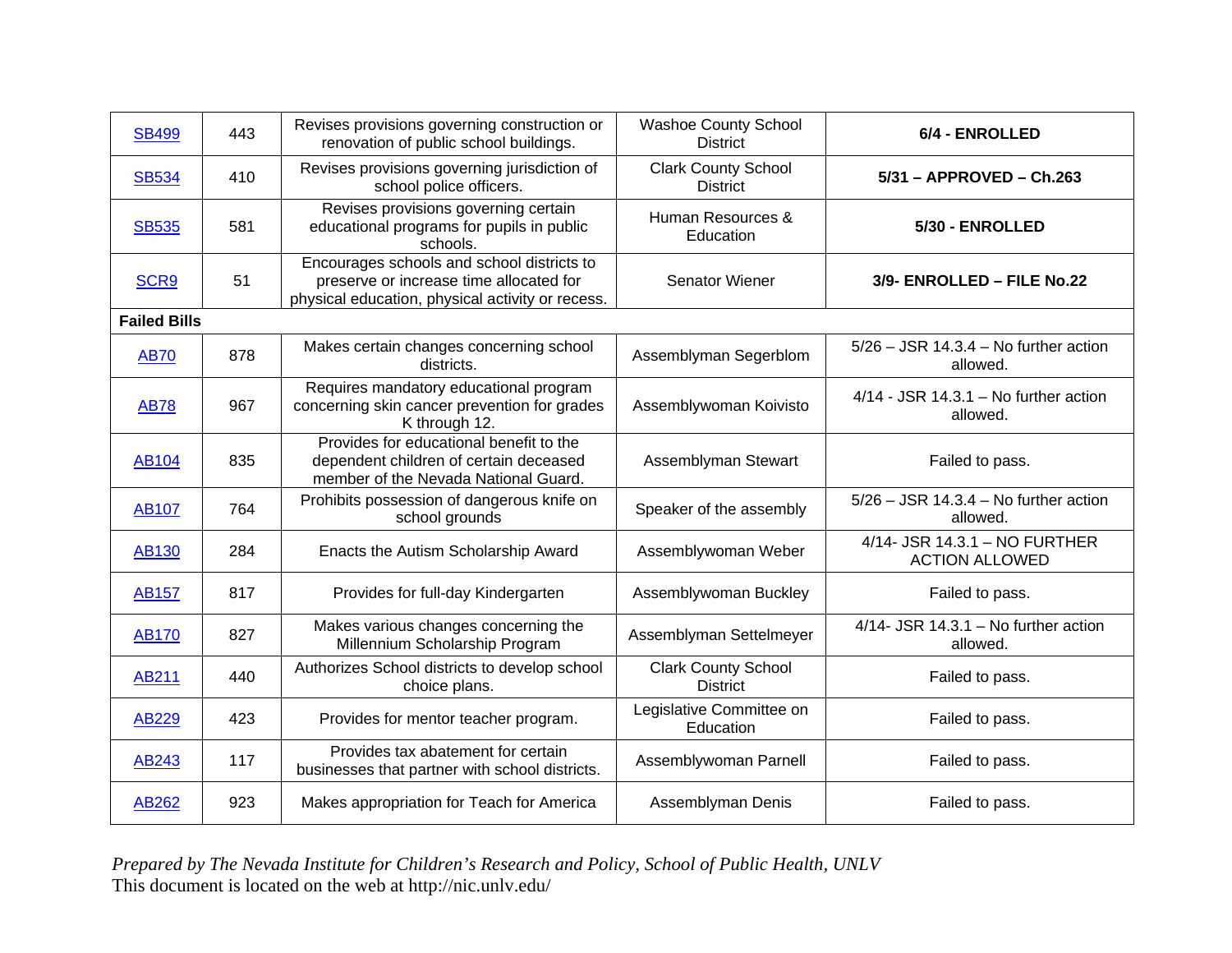| <b>AB280</b> | 1051 | Provides salary increase and additional<br>compensation for outstanding performance<br>for teachers.                                       | Assemblywoman Smith                     | Failed to pass.                                     |
|--------------|------|--------------------------------------------------------------------------------------------------------------------------------------------|-----------------------------------------|-----------------------------------------------------|
| <b>AB318</b> | 1085 | Makes appropriation for children's literacy<br>programs.                                                                                   | Assembly Committee on<br>Ways and Means | Failed to pass.                                     |
| AB333        | 417  | Revises provisions relating to Legislative<br>Committee on Education.                                                                      | Legislative Committee on<br>Education   | Failed to pass.                                     |
| AB351        | 841  | Makes Various changes concerning<br>education                                                                                              | Assemblyman Cobb                        | $4/14 - JSR$ 14.3.1 – No further action<br>taken.   |
| <b>AB387</b> | 1032 | Requires medical examinations of pupils<br>before beginning school in this State.                                                          | Assemblyman Mabey                       | $4/14 - JSR$ 14.3.1 – No further action<br>allowed. |
| AB389        | 192  | Requires Board of Trustees of school districts<br>to provide training programs regarding gang<br>activity.                                 | Assemblyman Munford                     | $4/14 - JSR$ 14.3.1 – No further action<br>allowed. |
| <b>AB392</b> | 890  | Makes changes relating to after-school<br>programs.                                                                                        | Assemblyman Munford                     | $4/14 - JSR$ 14.3.1 – No further action<br>allowed. |
| AB395        | 1028 | Makes an appropriation to the Department of<br>Education for a pilot program for teaching<br>children with limited proficiency in English. | Assemblyman Denis                       | Failed to pass.                                     |
| AB434        | 1270 | Makes various changes concerning<br>education.                                                                                             | Assemblyman Munford                     | Failed to pass.                                     |
| AB465        | 1039 | Makes various changes concerning the<br>Millennium Scholarship                                                                             | Assemblyman Christensen                 | Failed to pass.                                     |
| AB472        | 1273 | Provides for a program of voucher schools.                                                                                                 | Assemblyman Mabey                       | Failed to pass.                                     |
| <b>AB484</b> | 1372 | Revises provisions governing the Legislative<br>Committee on Education.                                                                    | Assembly Committee on<br>Education      | Failed to pass.                                     |
| AB503        | 724  | Makes appropriation for establishment and<br>operation of comprehensive after school<br>programs in certain "at risk" schools.             | Assembly Committee on<br>Ways and Means | Failed to pass.                                     |
| AB502        | 725  | Makes appropriation for coordination of<br>student and family services for schools within<br><b>Clark County</b>                           | Assembly Committee on<br>Ways and Means | Failed to pass.                                     |
| <b>AB501</b> | 726  | Makes appropriation for coordination of<br>student and family services for schools in<br>rural Nevada.                                     | Assembly Committee on<br>Ways and Means | Failed to pass.                                     |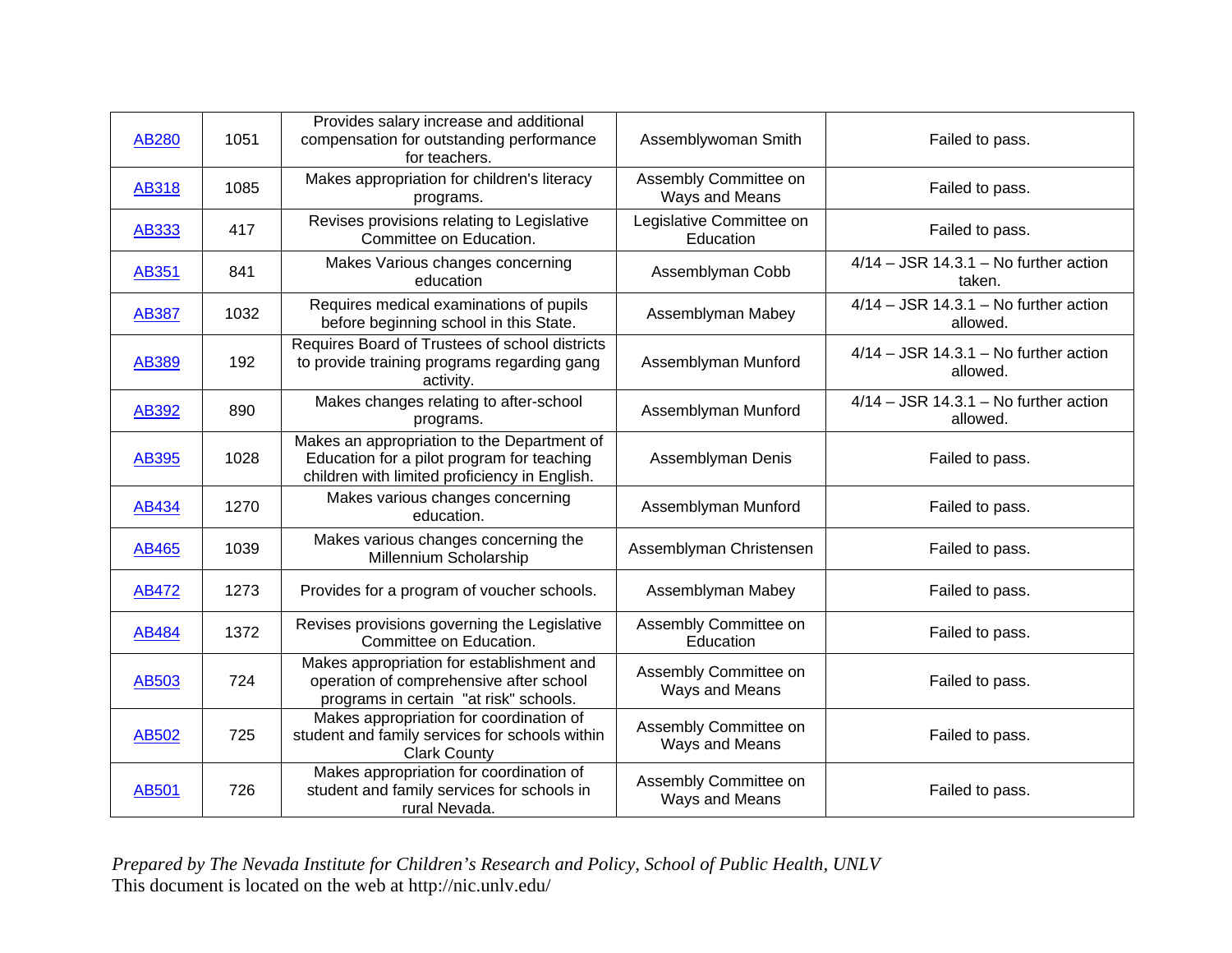| AB553            | 427   | Makes appropriations relating to education.                                                                                                                           | Legislative Committee on<br>Education                                                       | Failed to pass.                                     |
|------------------|-------|-----------------------------------------------------------------------------------------------------------------------------------------------------------------------|---------------------------------------------------------------------------------------------|-----------------------------------------------------|
| <b>AB565</b>     | 1371  | Revises provisions governing educational<br>finance.                                                                                                                  | Assembly Committee on<br>Education                                                          | Failed to pass.                                     |
| <b>AB566</b>     | 984   | Provides for access to computers to<br>underserved pupils and their families to<br>increase literacy.                                                                 | Assembly Committee on<br>Education                                                          | Failed to pass.                                     |
| <b>AB568</b>     | 1369  | Revises provisions governing the<br>compensation of teachers and other licensed<br>educational personnel.                                                             | Assembly Committee on<br>Education                                                          | Failed to pass.                                     |
| AB590            | 434   | Revises provisions governing school<br>employees working in at-risk schools.                                                                                          | <b>Clark County School</b><br><b>District</b>                                               | Failed to pass.                                     |
| AJR <sub>5</sub> | 921   | Proposes to amend the Nevada Constitution<br>to authorize a lottery to fund textbooks and<br>computers in schools.                                                    | Assembly Committee on<br>Elections, Procedures,<br>Ethics, and Constitutional<br>Amendments | $5/19$ – JSR 14.3.3 – No further action<br>allowed. |
| SB <sub>2</sub>  | 34    | Makes an appropriation to the State<br>Distributive School Account to ensure that the<br>amount of money expended per pupil meets<br>or exceeds the national average. | Senator Schneider                                                                           | Failed to pass.                                     |
| <b>SB52</b>      | 34-43 | Revises provisions governing the Governor<br>Guinn Millennium Scholarship Program.                                                                                    | Senator Cegavske                                                                            | Failed to pass.                                     |
| <b>SB97</b>      | 16    | Limits salaries of school administrators to one<br>and one-half times the salary of the highest<br>paid principal                                                     | <b>Senator Beers</b>                                                                        | 4/14- JSR 14.3.1 No Further Action<br>Allowed       |
| <b>SB109</b>     | 472   | Revises provisions governing the<br>qualifications for the Governor Guinn<br>Millennium Scholarship.                                                                  | <b>Senator Beers</b>                                                                        | 4/14- JSR 14.3.1 No Further Action<br>Allowed       |
| <b>SB126</b>     | 246   | Makes appropriation to Elko County School<br>District to establish pilot study for a program<br>to address educational needs of gifted and<br>talented students.      | <b>Senator Rhoads</b>                                                                       | Failed to pass.                                     |
| <b>SB141</b>     | 757   | Increases the rate of transfer tax on real<br>property in Washoe County to fund capital<br>projects for the count school district.                                    | Senator Raggio                                                                              | 4/25- JRS 14.3.1- No Further Action<br>Allowed      |
| <b>SB158</b>     | 10    | Adopts the Special Needs Scholarship<br>Program Act                                                                                                                   | Senator Cegavske                                                                            | Failed to pass.                                     |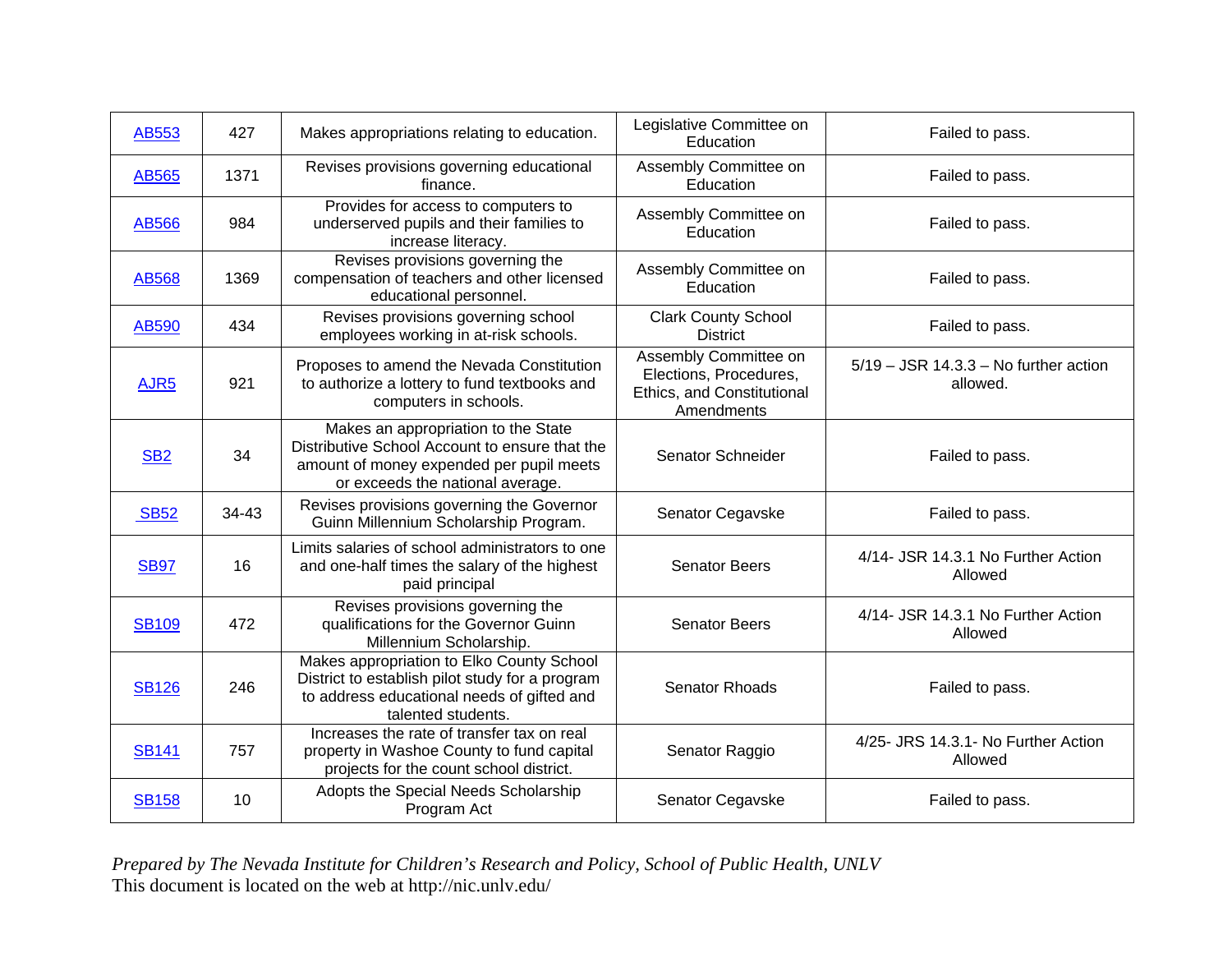| <b>SB207</b> | 130  | Requires children to wear helmets when<br>riding a bicycle.                                                                                                                                                                   | <b>Senator Wiener</b>                                   | 4/14- JSR 14.3.1 No Further Action<br>Allowed       |
|--------------|------|-------------------------------------------------------------------------------------------------------------------------------------------------------------------------------------------------------------------------------|---------------------------------------------------------|-----------------------------------------------------|
| <b>SB223</b> | 339  | Provides for a legislative study to develop a<br>plan to deconsolidate the Clark County<br><b>School District</b>                                                                                                             | Senator Tiffany                                         | Failed to pass.                                     |
| <b>SB225</b> | 463  | Enacts various provisions relating to<br>education.                                                                                                                                                                           | Senator Care                                            | Failed to pass.                                     |
| <b>SB245</b> | 99   | Revises provisions governing pupils.                                                                                                                                                                                          | Senator Nolan                                           | $5/19$ – JSR 14.3.3 – No further action<br>allowed. |
| <b>SB254</b> | 1229 | Makes appropriations to the Clark County<br>Public Education Foundation and the Washoe<br><b>County School District Educational</b><br>Foundation for new programs and outreach<br>expansion.                                 | Senate Finance Committee                                | Failed to pass.                                     |
| <b>SB284</b> | 50   | Makes appropriation to reinstate athletic<br>programs in middle schools                                                                                                                                                       | Senator Nolan                                           | $5/19 - JSR$ 14.3.3 - No further action<br>allowed. |
| <b>SB304</b> | 249  | Establishes certain requirements concerning<br>schools.                                                                                                                                                                       | Senator Horsford                                        | 4/14- JSR 14.3.1 No Further Action<br>Allowed       |
| <b>SB305</b> | 97   | Provides for school choice, revises provisions<br>governing appointment of Superintendent of<br>Public Instruction and authorizes certain local<br>governments to veto decisions of boards of<br>trustees of school district. | Senator Washington                                      | Failed to pass.                                     |
| <b>SB313</b> | 605  | Enacts various provisions relating to early<br>childhood education.                                                                                                                                                           | <b>Senator Horsford</b>                                 | Failed to pass.                                     |
| <b>SB383</b> | 698  | Revises provisions governing educational<br>personnel.                                                                                                                                                                        | Senator Cegavske                                        | Failed to pass.                                     |
| <b>SB397</b> | 437  | Revises provisions governing truancy of<br>pupils.                                                                                                                                                                            | <b>Clark County School</b><br><b>District</b>           | Failed to pass.                                     |
| <b>SB416</b> | 1304 | Makes various changes relating to funding for<br>education.                                                                                                                                                                   | Senator Lee                                             | Failed to pass.                                     |
| <b>SB525</b> | 433  | Revises provisions relating to pupils who are<br>deaf or hearing impaired                                                                                                                                                     | Legislative Committee on<br>Education                   | Failed to pass.                                     |
| <b>SB545</b> | 1178 | Establishes a program to provide for full-day<br>kindergarten.                                                                                                                                                                | Senate Committee on<br>Human Resources and<br>Education | Failed to pass.                                     |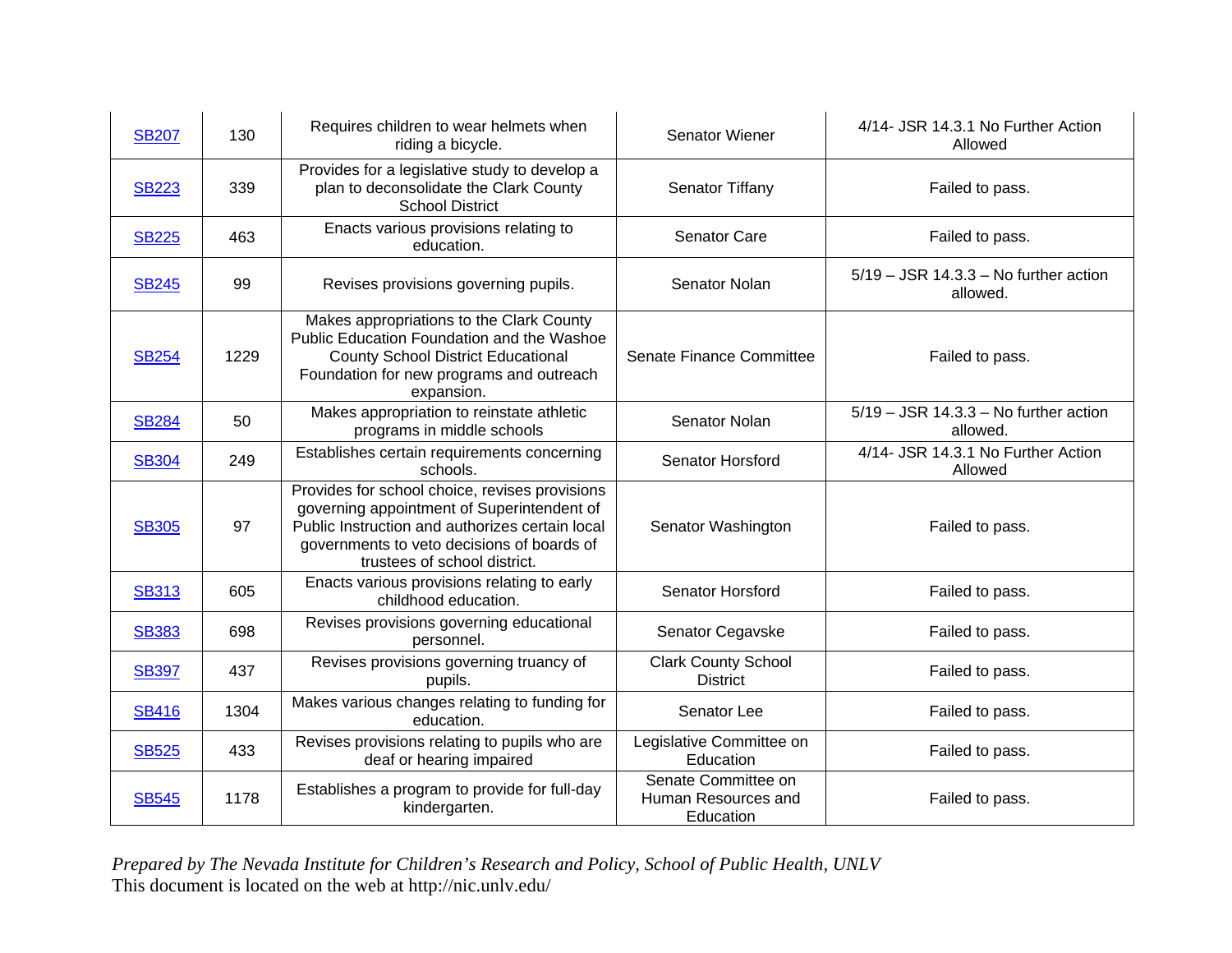| <b>SB551</b> | 214  | Creates an account for grants to certain<br>school districts for the repair, replacement<br>and renovation of school buildings and<br>facilities       | Nye County School District              | Failed to pass. |
|--------------|------|--------------------------------------------------------------------------------------------------------------------------------------------------------|-----------------------------------------|-----------------|
| <b>SCR14</b> | 1007 | Directs the Legislative Commission to<br>conduct an interim study concerning the<br>governance of the system of K-12                                   | Senator Hardy                           | Failed to pas.  |
|              |      | <b>Bill Draft Requests (never became bills)</b>                                                                                                        |                                         |                 |
|              | 96   | Provides for the management of schools by<br>Principals in the manner of Chief Executive<br>Officers.                                                  | Senator Washington                      |                 |
|              | 98   | Specifically authorizes schools to offer class<br>on theory of creation design as an elective<br>course.                                               | Senator Washington                      |                 |
|              | 166  | Provides program for expansion of early<br>childhood education for at-risk children.                                                                   | Assemblyman Holcomb                     |                 |
|              | 185  | Makes appropriation to Nevada Ballet Theatre<br>to facilitate and expand its outreach, dance-<br>education program for children in at-risk<br>schools. | Assemblyman Mortenson                   | Withdrawn       |
|              | 286  | Proposes to amend Nevada Constitution to<br>allow Legislature to authorize a state lottery to<br>provide money for education.                          | Senator Nolan                           |                 |
|              | 343  | Provides for the deconsolidation of the Clark<br><b>County School District</b>                                                                         | Senator Tiffany                         |                 |
|              | 372  | Revises provisions governing charter schools.                                                                                                          | Assemblyman Christensen                 |                 |
|              | 414  | Requires Nevada System of Higher Education<br>to create certain scholarship program.                                                                   | Assemblywoman Smith                     | withdrawn       |
|              | 494  | Transfers administration of Millennium<br>Scholarship Program from the state<br>Treasurer's Office to the Nevada System of<br>Higher Education.        | <b>State Treasurer</b>                  | withdrawn       |
|              | 608  | Requires public disclosure and review of legal<br>opinions by local school districts.                                                                  | Senator Horsford                        | withdrawn       |
|              | 800  | Provides for increase in salaries for state<br>employees and teachers                                                                                  | Assembly Committee on<br>Ways and Means |                 |
|              | 844  | Provides for career academies in secondary<br>schools                                                                                                  | Assemblywoman Womack                    | withdrawn       |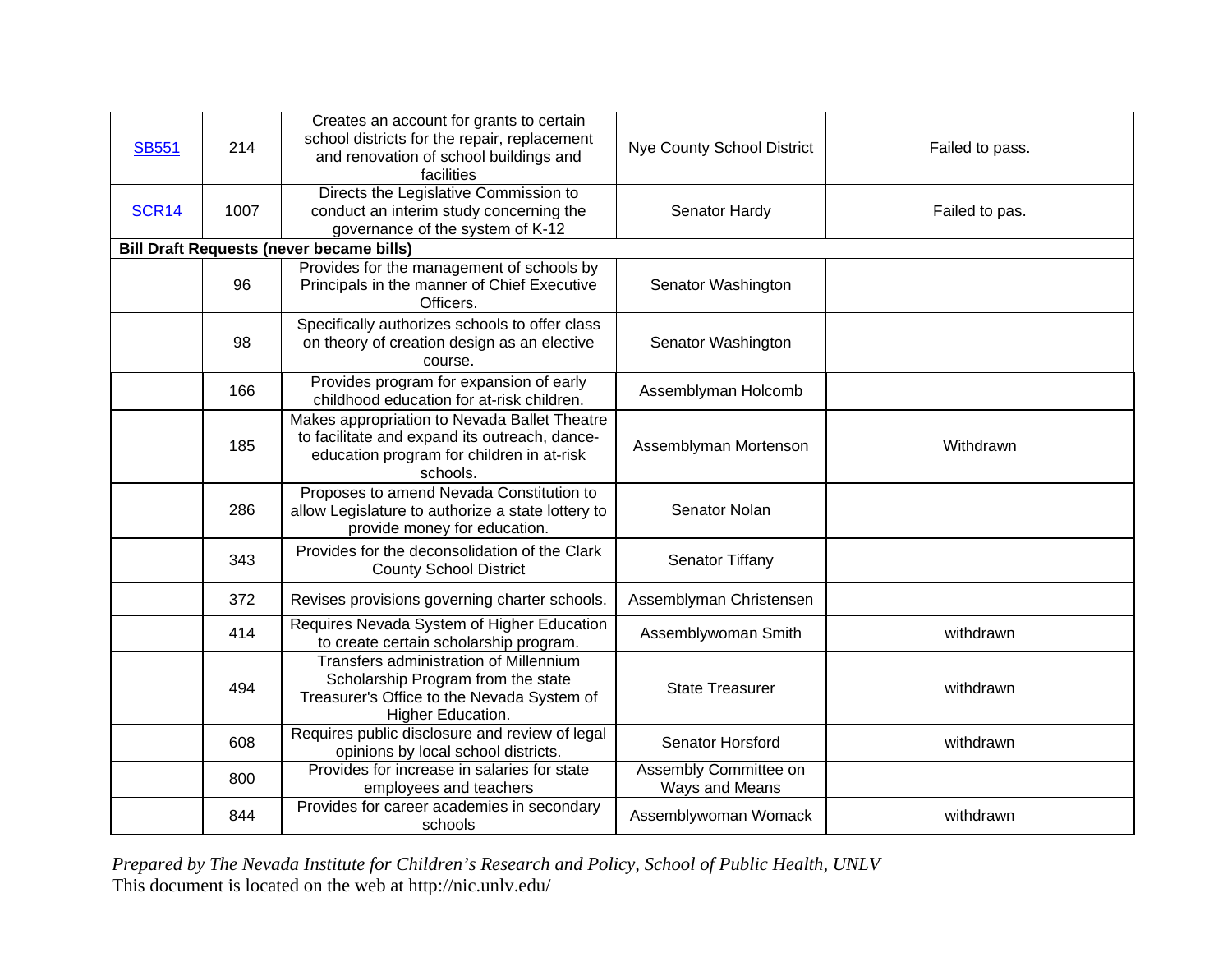|                     | 1040 | Makes various changes concerning<br>education.                                                                                                                                   | Assemblyman Christensen      |                                                     |
|---------------------|------|----------------------------------------------------------------------------------------------------------------------------------------------------------------------------------|------------------------------|-----------------------------------------------------|
|                     | 1171 | Enacts provisions relating to student health<br>and nutrition.                                                                                                                   | Senator Wiener               |                                                     |
| <b>HEALTH</b>       |      |                                                                                                                                                                                  |                              |                                                     |
| <b>Passed Bills</b> |      |                                                                                                                                                                                  |                              |                                                     |
| <b>AB48</b>         | 128  | Designates third week in April as Nevada<br>Shaken Baby Syndrome Awareness Week.                                                                                                 | Assemblyman Manendo          | 5/5- APPROVED - Ch.9                                |
| SB <sub>7</sub>     | 53   | Establishes liability for adults who serve<br>alcohol to minors for any damage, injury or<br>loss to person or property caused by those<br>minors while impaired by the alcohol. | Senator Wiener               | 5/30 - APPROVED - Ch.172                            |
| <b>SB266</b>        | 1063 | Requires the performance of tests for the<br>human immunodeficiency virus for pregnant<br>women and newborn children.                                                            | <b>Senator Horsford</b>      | 6/14 - TO ENROLLMENT                                |
| <b>SCR27</b>        | 54   | Establishes prenatal and early childhood<br>nutrition and wellness program for certain<br>Medicaid recipients.                                                                   | <b>Senator Wiener</b>        | 5/8 - ENROLLED - File No.57                         |
| SJR6                | 1313 | Urges Congress to reauthorize the State<br>Children's Health Insurance Program (S-<br>CHIP) to assure federal funding for the<br>Nevada Check Up Program.                        | Senator Horsford             | 5/28 - ENROLLED - File No.93                        |
| <b>Failed Bills</b> |      |                                                                                                                                                                                  |                              |                                                     |
| <b>AB78</b>         | 967  | Requires mandatory educational program<br>concerning skin cancer prevention for grades<br>K through 12.                                                                          | Assemblywoman Koivisto       | 4/14- JSR 14.3.1 No Further Action<br>Allowed       |
| <b>AB126</b>        | 246  | Makes appropriation to Elko County School<br>District to establish pilot study for a program<br>to address educational needs of gifted and<br>talented students.                 | Senator Rhoads               | Failed to pass.                                     |
| AB382               | 902  | Makes various changes concerning the<br>coverage of certain dependents on parents'<br>health insurance plans.                                                                    | Assemblywoman<br>Kirkpatrick | $4/14 - JSR$ 14.3.1 – No further action<br>allowed. |
| <b>AB387</b>        | 1032 | Requires medical examinations of pupils<br>before beginning school in this State.                                                                                                | Assemblyman Mabey            | $4/14 - JSR$ 14.3.1 – No further action<br>allowed. |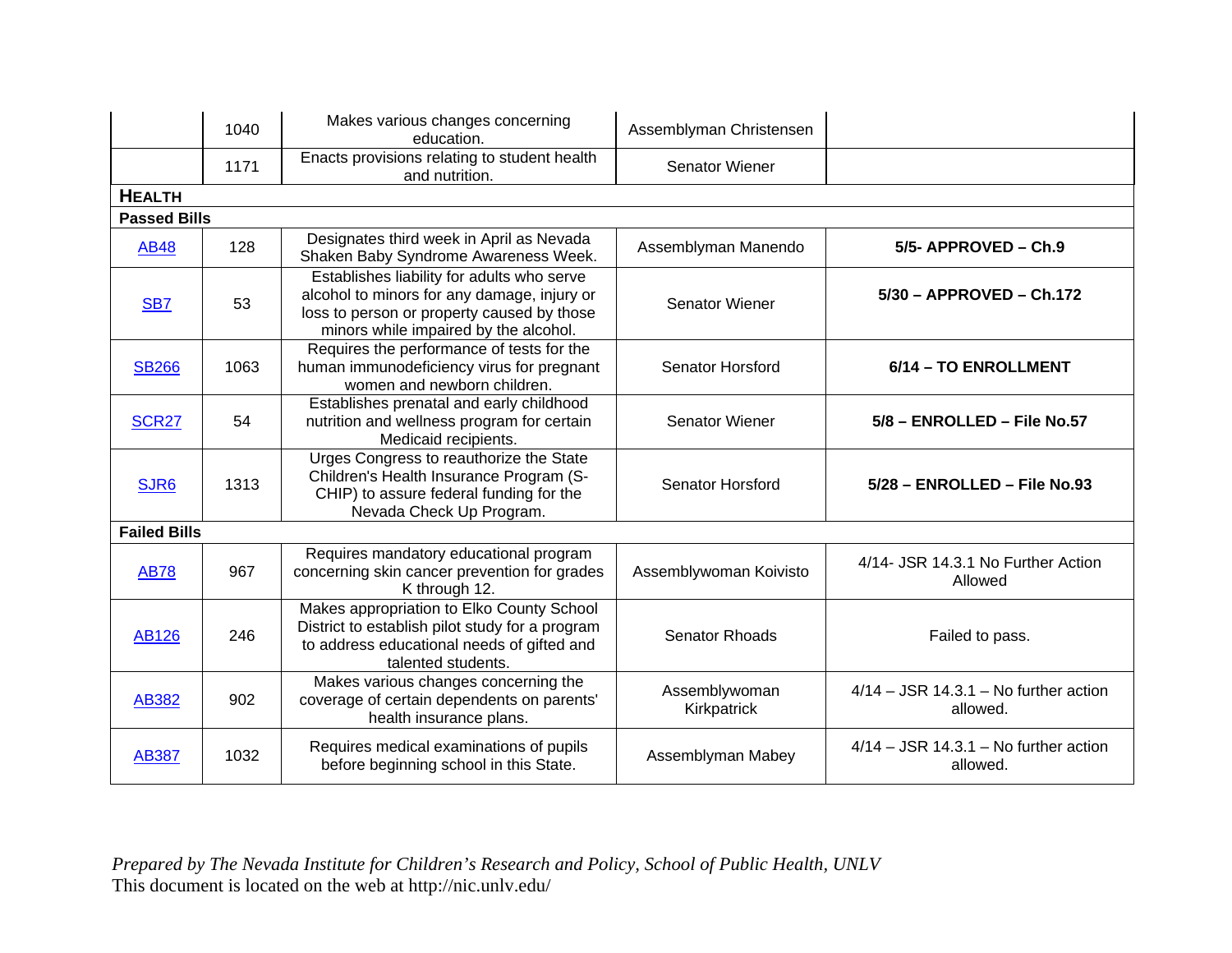| AB611                      | 1463 | Makes an appropriation to the Division of<br>Health Care Financing and Policy of the<br>Department of Health and Human Services<br>for allocation to the Nevada Covering Kids<br>and Families Coalition for outreach activities<br>to identify and assist persons who are eligible<br>for public programs of health care. | Ways and Means            | Failed to pass.                                     |
|----------------------------|------|---------------------------------------------------------------------------------------------------------------------------------------------------------------------------------------------------------------------------------------------------------------------------------------------------------------------------|---------------------------|-----------------------------------------------------|
| SB <sub>6</sub>            | 223  | Adds marijuana to provisions which prohibit<br>person from allowing child to be present at<br>locations where controlled substance are<br>being sold or manufactured.                                                                                                                                                     | Senator Heck              | $5/19$ – JSR 14.3.3 – No further action<br>allowed. |
| <b>SB14</b>                | 76   | Prohibits minors from possessing tobacco<br>products and from falsely representing age to<br>purchase tobacco products.                                                                                                                                                                                                   | <b>Senator McGinness</b>  | $5/19 - JSR$ 14.3.3 – No further action<br>allowed. |
| <b>SB214</b>               | 741  | Makes appropriation to Great Basin College<br>for rural health education and services                                                                                                                                                                                                                                     | <b>Senator Rhoads</b>     | Failed to pass.                                     |
| <b>SB347</b>               | 721  | Makes appropriation for health education and<br>prevention                                                                                                                                                                                                                                                                | Senator Care              | Failed to pass. (See SB579 §15)                     |
|                            |      | <b>Bill Draft Requests (never became bills)</b>                                                                                                                                                                                                                                                                           |                           |                                                     |
|                            | 1171 | Enacts provisions relating to student health<br>and nutrition.                                                                                                                                                                                                                                                            | Senator Wiener            |                                                     |
| <b>SAFETY AND SECURITY</b> |      |                                                                                                                                                                                                                                                                                                                           |                           |                                                     |
| <b>Passed Bills</b>        |      |                                                                                                                                                                                                                                                                                                                           |                           |                                                     |
| <b>AB13</b>                | 144  | Increases minimum age for passenger of<br>vessel who must wear personal flotation<br>device.                                                                                                                                                                                                                              | Assemblywoman Allen       | 6/4 - ENROLLED                                      |
| <b>AB15</b>                | 732  | <b>Enacts Uniform Child Abduction Prevention</b><br>Act                                                                                                                                                                                                                                                                   | Assemblyman Horne         | 5/21 - APPROVED - Ch.81                             |
| <b>AB48</b>                | 128  | Designates third week in April as Nevada<br>Shaken Baby Syndrome Awareness Week.                                                                                                                                                                                                                                          | Assemblyman Manendo       | 4/5- APPROVED - Ch.9                                |
| <b>AB64</b>                | 268  | Revises provisions relating to child seat<br>restraint classes.                                                                                                                                                                                                                                                           | Nevada Judges Association | $6/1 - APPROVED - Ch.279$                           |
| <b>AB66</b>                | 867  | Makes changes concerning locations at which<br>vehicles are required to stop for school buses                                                                                                                                                                                                                             | Assemblyman Goicoechea    | 4/3 - APPROVED - Ch.6                               |
| <b>AB72</b>                | 956  | Revises provisions relating to the crime of<br>luring children.                                                                                                                                                                                                                                                           | Assemblywoman Gansert     | $5/18$ - APPROVED - Ch.66                           |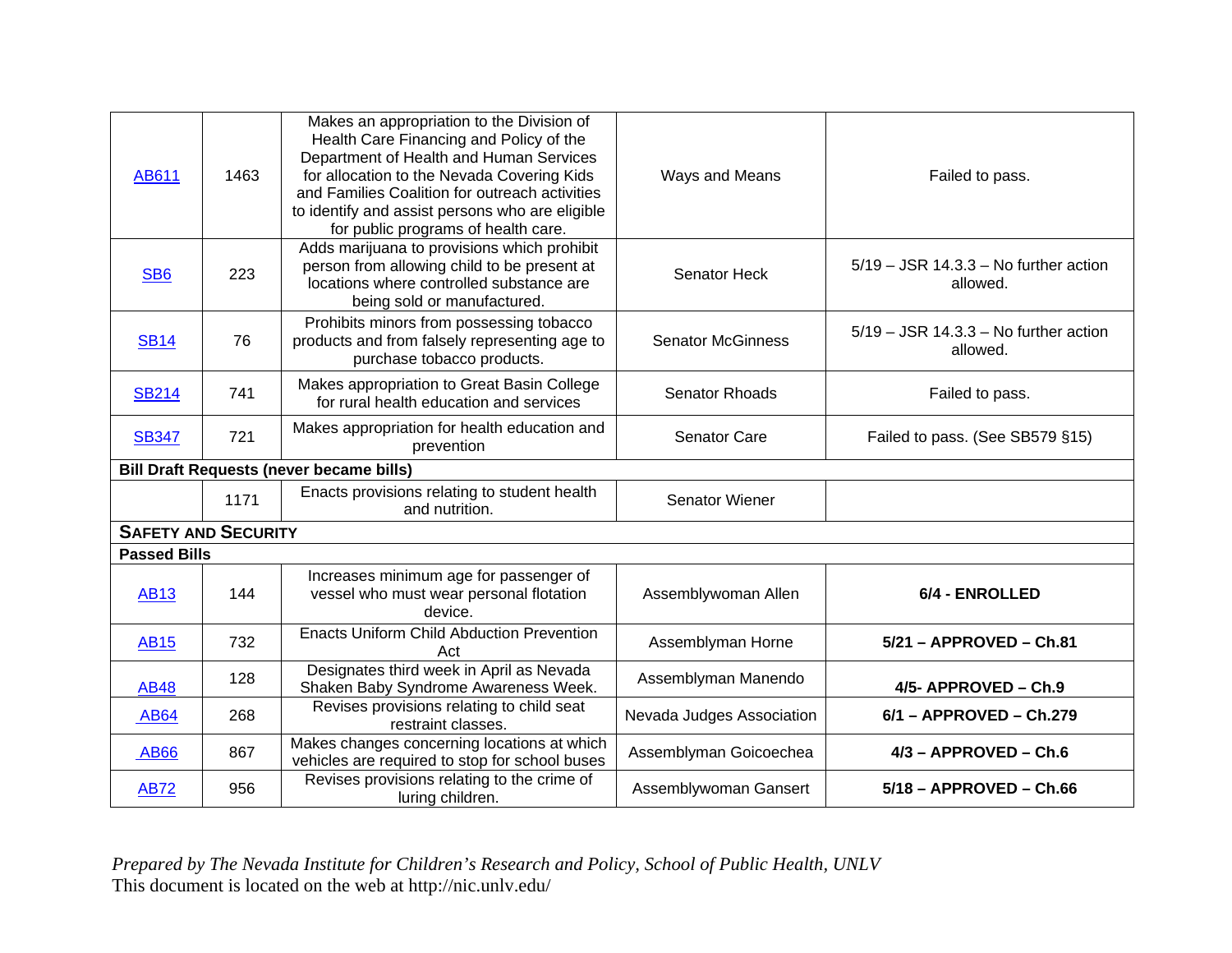| AB299               | 785  | Makes various changes concerning homeless<br>youth (youth shelters).                                                                                                 | Assemblyman Conklin                | $5/21 - APPROVED - Ch.89$                           |
|---------------------|------|----------------------------------------------------------------------------------------------------------------------------------------------------------------------|------------------------------------|-----------------------------------------------------|
| AB344               | 1276 | Prohibits intentionally making certain false or<br>misleading statements to activate the<br>Statewide Amber Alert System for the Safe<br>Return of Abducted Children | Assemblyman Oceguera               | 5/30 - APPROVED - Ch.143                            |
| AB579               | 499  | Makes various changes relating to registration<br>and community notification of convicted sex<br>offenders.                                                          | <b>Attorney General</b>            | 6/1 - ENROLLED                                      |
| <b>SB57</b>         | 669  | Requires Parental Consent before notice<br>concerning child who is victim of sexual<br>offense is released to a school.                                              | Senator Wiener                     | 5/15 - APPROVED - Ch.54                             |
| <b>SB293</b>        | 6    | Revises provisions governing drivers'<br>licenses.                                                                                                                   | Senator Cegavske                   | 5/30 - APPROVED - Ch.197                            |
| <b>SB354</b>        | 1062 | Revises various provisions related to the<br>safety of children.                                                                                                     | Senator Horsford                   | 6/4 - TO ENROLLMENT                                 |
| <b>SB471</b>        | 1426 | Revises provisions relating to the registration<br>of sex offenders and offenders convicted of a<br>crime against a child.                                           | Senate Judiciary                   | 6/5 - TO ENROLLMENT                                 |
| <b>Failed Bills</b> |      |                                                                                                                                                                      |                                    |                                                     |
| <b>AB45</b>         | 135  | Revises provisions governing the termination<br>of the parental rights of convicted murderers.                                                                       | Assembly Committee on<br>Judiciary | 4/14- JSR 14.3.1 No Further Action<br>Allowed       |
| <b>AB69</b>         | 508  | Revises provisions governing crime and luring<br>children.                                                                                                           | <b>Attorney General</b>            | 4/14- JSR 14.3.1 No Further Action<br>Allowed       |
| <b>AB73</b>         | 715  | Establishes program for publication of certain<br>information concerning registered sex<br>offenders.                                                                | Assemblyman Holcomb                | 4/14- JSR 14.3.1 No Further Action<br>Allowed       |
| <b>AB107</b>        | 764  | Prohibits possession of dangerous knife on<br>school grounds                                                                                                         | Speaker of the assembly            | $5/26 - JSR$ 14.3.4 – No further action<br>allowed. |
| AB124               | 59   | Prohibits juveniles from using cellular<br>telephones while driving motor vehicles                                                                                   | Senator Schneider                  | 4/14- JSR 14.3.1 No Further Action<br>Allowed       |
| <b>AB175</b>        | 911  | Makes various changes concerning drivers'<br>education.                                                                                                              | Assemblyman Atkinson               | 4/14- JRS 14.3.1 No Further Action<br>Allowed       |
| <b>AB377</b>        | 186  | Revises provisions concerning sex offenders                                                                                                                          | Assemblywoman Gansert              | 4/14- JSR 14.3.1 No Further Action<br>Allowed       |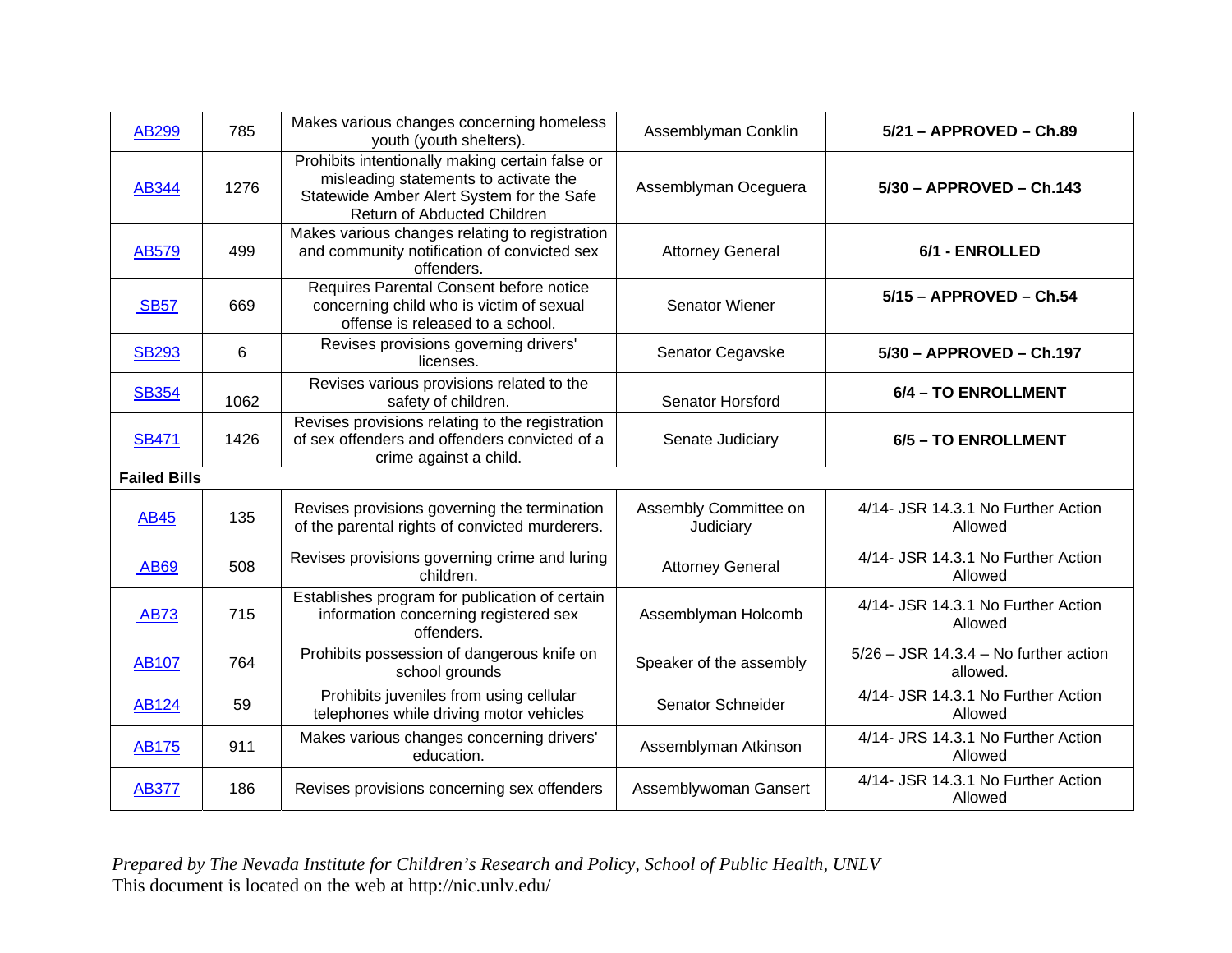| AB389                  | 192  | Requires Board of Trustees of school districts<br>to provide training programs regarding gang<br>activity.                                              | Assemblyman Munford                                                   | 4/14- JSR 14.3.1 No Further Action<br>Allowed       |
|------------------------|------|---------------------------------------------------------------------------------------------------------------------------------------------------------|-----------------------------------------------------------------------|-----------------------------------------------------|
| AB405                  | 20   | Makes various changes to laws concerning<br>sex offenders                                                                                               | Assemblywoman<br>Ohrenschall                                          | $4/14 - JSR$ 14.3.1 – No further action<br>allowed. |
| <b>SB471</b>           | 1426 | Revises provisions pertaining to sex offender<br>registration.                                                                                          | Governor, Office of the                                               | Failed to pass.                                     |
| AB574                  | 328  | Provides for implementation of new federal<br>sex offender law and prohibits harassing or<br>stalking sex offenders listed on sex offender<br>registry. | Nevada Sheriffs' and<br><b>Chiefs' Association</b>                    | 4/14- JSR 14.3.1 No Further Action<br>Allowed       |
| AB623                  | 1507 | Makes an appropriation to Nevada Child<br>Seekers for services on behalf of missing,<br>abducted and runaway children.                                  | Ways and Means                                                        | Failed to pass.                                     |
| <b>SB207</b>           | 130  | Requires children to wear helmets when<br>riding a bicycle.                                                                                             | <b>Senator Wiener</b>                                                 | 4/14- JSR 14.3.1 No Further Action<br>Allowed       |
| <b>SB232</b>           | 17   | Make various changes to tighten provisions<br>governing registration and community<br>notification of and penalties for sex offenders                   | <b>Senator Titus</b>                                                  | Failed to pass.                                     |
| <b>SB449</b>           | 1391 | Revises provisions pertaining to child restraint<br>systems.                                                                                            | Senate Committee on<br>Transportation and<br><b>Homeland Security</b> | 4/14- JSR 14.3.1 No Further Action<br>Allowed       |
|                        |      | <b>Bill Draft Requests (never became bills)</b>                                                                                                         |                                                                       |                                                     |
|                        | 28   | Provides for electronic monitoring of<br>convicted child molesters                                                                                      | Senator Cegavske                                                      |                                                     |
|                        | 498  | Revises residency and employment<br>restrictions for convicted sex offenders.                                                                           | <b>Attorney General</b>                                               | withdrawn                                           |
|                        | 532  | Proposes to amend Nevada Constitution<br>relating to sex offenders in manner similar to<br>Florida Legislation commonly known as<br>"Jessica's Law".    | Assemblywoman<br>Ohrenschall                                          |                                                     |
|                        | 864  | Prohibits plea bargaining for certain cases of<br>sexual assault involving young children                                                               | Assemblyman Goicoechea                                                | withdrawn                                           |
| <b>SUBSTANCE ABUSE</b> |      |                                                                                                                                                         |                                                                       |                                                     |
| <b>Passed Bills</b>    |      |                                                                                                                                                         |                                                                       |                                                     |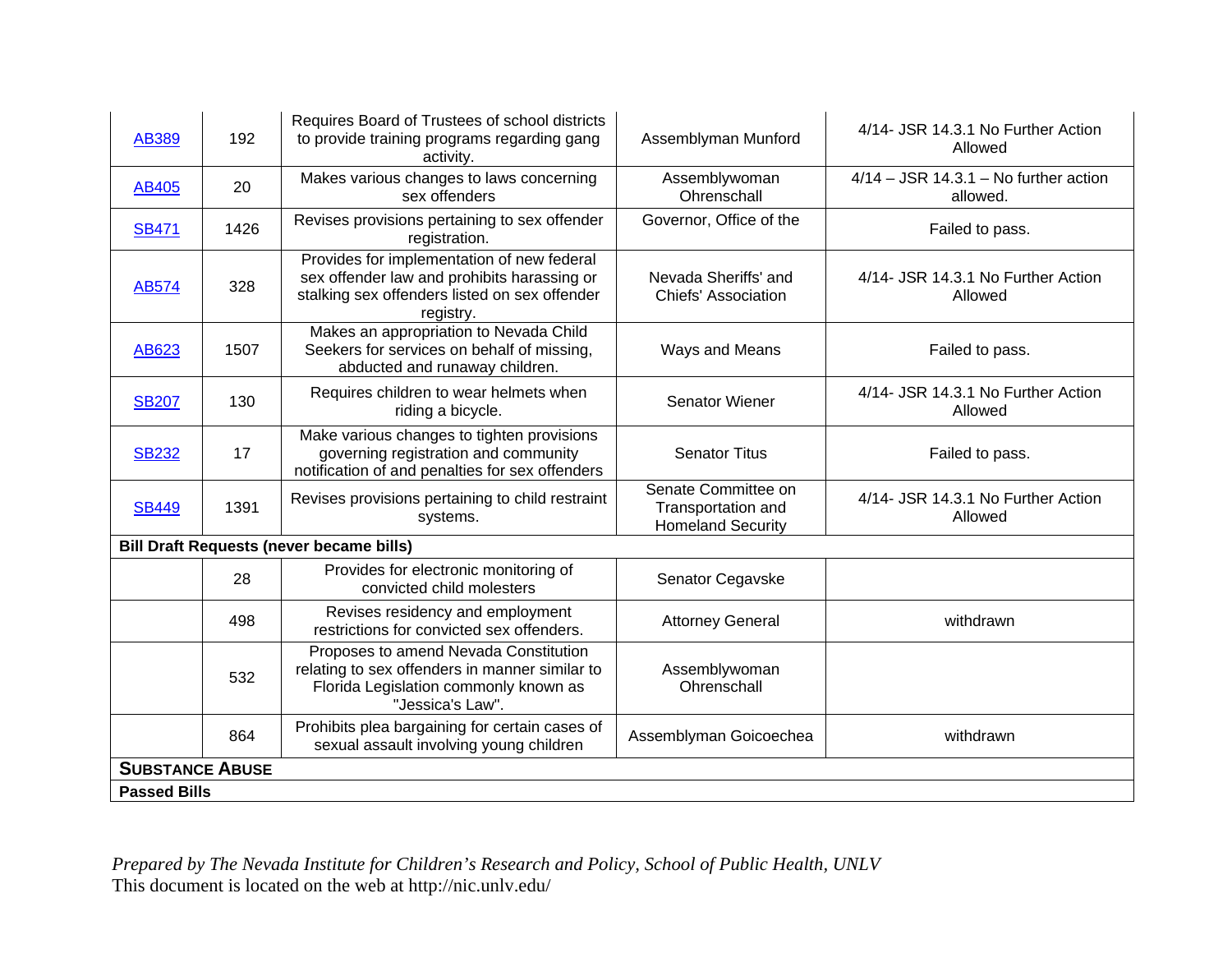| SB <sub>7</sub>         | 53   | Establishes liability for adults who serve<br>alcohol to minors for any damage, injury or<br>loss to person or property caused by those<br>minors while impaired by the alcohol.        | Senator Wiener                                | 5/30 - APPROVED - Ch.172                            |
|-------------------------|------|-----------------------------------------------------------------------------------------------------------------------------------------------------------------------------------------|-----------------------------------------------|-----------------------------------------------------|
| <b>SB570</b>            | 1504 | Makes an appropriation to the Office of the<br>Director of the Department of Health and<br>Human Services to fund a working group to<br>study the methamphetamine problem in<br>Nevada. | Finance                                       | 6/13 - APPROVED                                     |
| <b>Failed Bills</b>     |      |                                                                                                                                                                                         |                                               |                                                     |
| <b>AB116</b>            | 420  | Revises provisions governing crimes involving<br>methamphetamine.                                                                                                                       | Assemblyman Carpenter                         | 4/14- JSR 14.3.1 No Further Action<br>Allowed       |
| <b>AB150</b>            | 667  | Revises provisions relating to the dispensing<br>of ingredients used to created<br>methamphetamine.                                                                                     | Assemblyman Anderson                          | 5/22 - Lost in Assembly                             |
| SB <sub>6</sub>         | 223  | Adds marijuana to provisions which prohibit<br>person from allowing child to be present at<br>locations where controlled substance are<br>being sold or manufactured.                   | Senator Heck                                  | $5/19$ – JSR 14.3.3 – No further action<br>allowed. |
| <b>SB14</b>             | 76   | Prohibits minors from possessing tobacco<br>products and from falsely representing age to<br>purchase tobacco products.                                                                 | <b>Senator McGinness</b>                      | $5/19 - JSR$ 14.3.3 - No further action<br>allowed. |
|                         |      | <b>Bill Draft Requests (never became bills)</b>                                                                                                                                         |                                               |                                                     |
|                         | 486  | Makes various changes concerning<br>methamphetamine abuse.                                                                                                                              | Nevada League of Cities<br>and Municipalities | withdrawn                                           |
|                         | 511  | Makes various changes to provisions<br>governing the use, abuse and manufacture of<br>methamphetamine and other controlled<br>substances.                                               | <b>Attorney General</b>                       |                                                     |
|                         | 714  | Revises provisions governing sale or transfer<br>of products containing pseudoephadrine or<br>other precursor substances used in<br>manufacture of methamphetamine.                     | Assemblyman Beers<br>(Holcomb)                | withdrawn                                           |
| <b>JUVENILE JUSTICE</b> |      |                                                                                                                                                                                         |                                               |                                                     |
| <b>Passed Bills</b>     |      |                                                                                                                                                                                         |                                               |                                                     |
| AB283                   | 1124 | Makes various changes concerning facilities<br>which care for children or aged or infirm                                                                                                | Assemblyman Settelmeyer                       | 5/21 - APPROVED - Ch.98                             |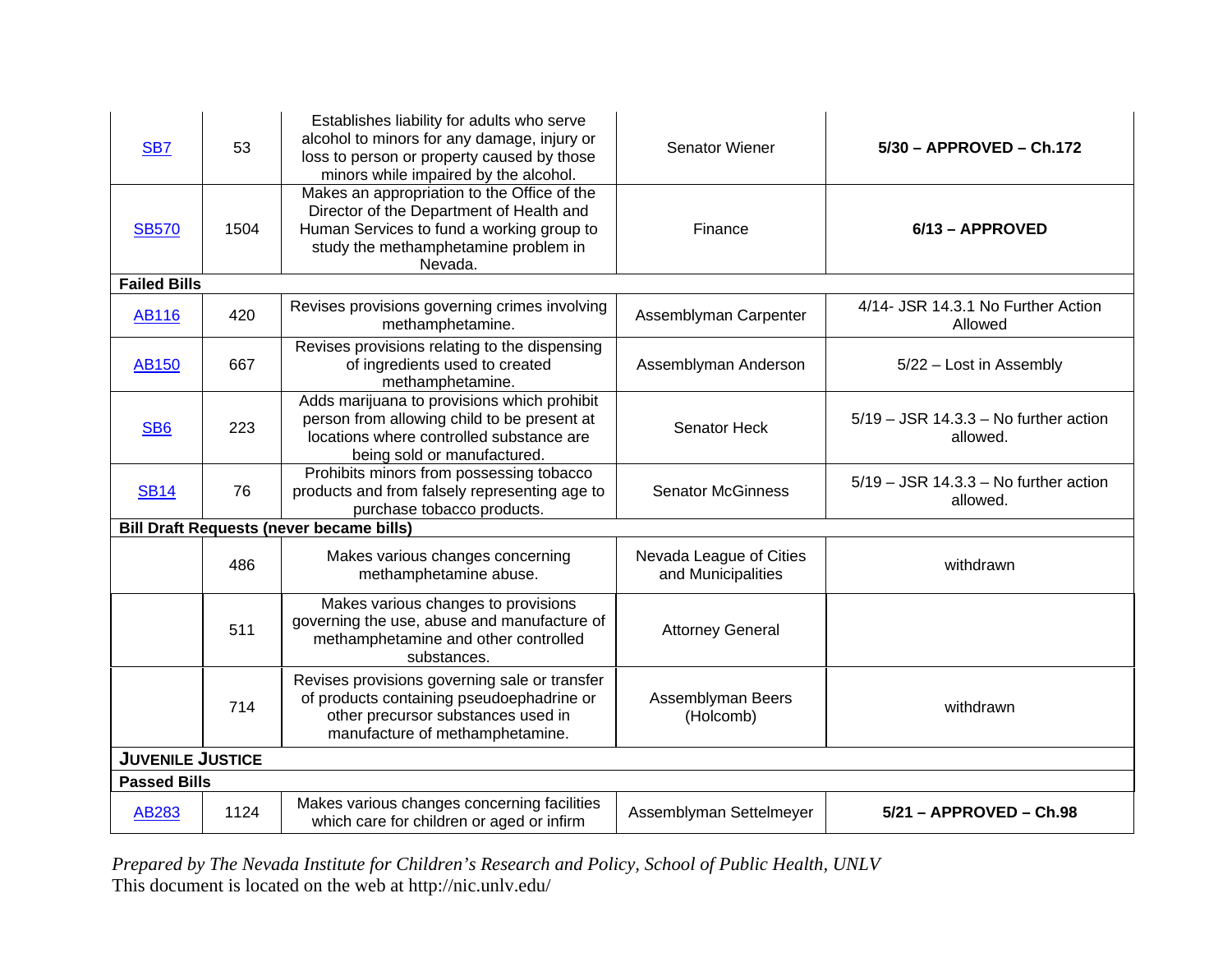|                     |      | persons.                                                                                                                                                                                        |                                                                                                                                                                                                                        |                                                     |
|---------------------|------|-------------------------------------------------------------------------------------------------------------------------------------------------------------------------------------------------|------------------------------------------------------------------------------------------------------------------------------------------------------------------------------------------------------------------------|-----------------------------------------------------|
| <b>AB507</b>        | 1269 | Makes various changes to provisions<br>concerning facilities that have custody of<br>children pursuant to court order.                                                                          | Subcommittee to Oversee<br>the Consultant to Study the<br>Health, Safety, Welfare,<br>and Civil and Other Rights<br>of Children in the Care of<br><b>Certain Governmental</b><br><b>Entities or Private Facilities</b> | $6/2$ - APPROVED - Ch.303                           |
| <b>SB32</b>         | 597  | Revises provisions governing detention of<br>juvenile parole violators.                                                                                                                         | Division of Health and<br>Human Services- Child and<br><b>Family Services</b>                                                                                                                                          | 5/15 - APPROVED - Ch.53                             |
| <b>SB294</b>        | 958  | Revises the provisions pertaining to<br>mandatory detention of a child who commits a<br>battery that constitutes domestic violence.                                                             | Senator Amodei                                                                                                                                                                                                         | 5/17 - APPROVED - Ch.64                             |
| <b>Failed Bills</b> |      |                                                                                                                                                                                                 |                                                                                                                                                                                                                        |                                                     |
| <b>AB45</b>         | 135  | Revises provisions governing the termination<br>of the parental rights of convicted murderers.                                                                                                  | Assembly Committee on<br>Judiciary                                                                                                                                                                                     | 4/14- JSR 14.3.1 No Further Action<br>Allowed       |
| AB305               | 871  | Creates statutory committee to address<br>issues relevant to protection of children and<br>provides for performance audit of certain<br>entities that have court-ordered custody of<br>children | Subcommittee to oversee<br>the Consultant to Study the<br>Health, Safety, Welfare,<br>and Civil Rights of Children<br>in Care of Certain Facilities                                                                    | Failed to pass. (see AB629)                         |
| <b>SB170</b>        | 310  | Establishes a statutory Legislative Committee<br>on Child Welfare and Juvenile Justice and a<br>statutory Legislative Committee on Senior<br>Citizens and Veterans.                             | Legislative Committee on<br><b>Health Care</b>                                                                                                                                                                         | Failed to pass.                                     |
| <b>SB249</b>        | 653  | Revises provisions relating to the financial<br>support of regional facilities for the detention<br>of children.                                                                                | Nevada Supreme Court                                                                                                                                                                                                   | Failed to pass.                                     |
| <b>SB271</b>        | 261  | Makes appropriation to City of Caliente for<br>repair of access road into Caliente Youth<br>Center                                                                                              | <b>Senator Rhoads</b>                                                                                                                                                                                                  | Failed to pass. (See SB579 §11)                     |
| <b>SB406</b>        | 917  | Makes appropriation to Lyon County for the<br>construction of a regional juvenile services<br>facility                                                                                          | Senator Amodei                                                                                                                                                                                                         | Failed to pass.                                     |
| <b>SB479</b>        | 659  | Revises provisions concerning the<br>qualifications of Domestic Violence Masters                                                                                                                | Nevada Supreme Court                                                                                                                                                                                                   | $4/14 - JSR$ 14.3.1 – No further action<br>allowed. |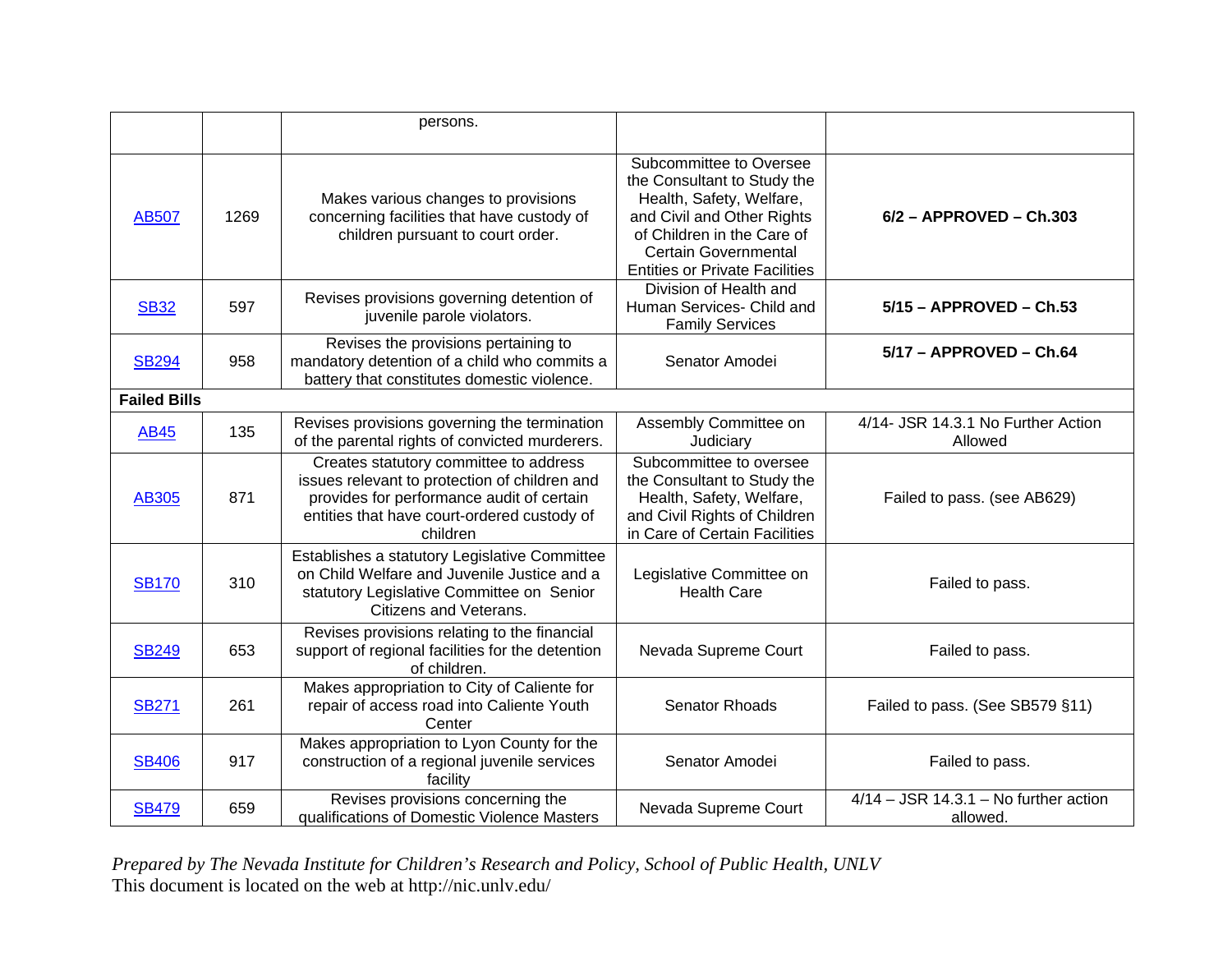|                     |      | and Juvenile Masters.                                                                                                                                  |                                                                                             |                                                     |
|---------------------|------|--------------------------------------------------------------------------------------------------------------------------------------------------------|---------------------------------------------------------------------------------------------|-----------------------------------------------------|
| <b>OTHER</b>        |      |                                                                                                                                                        |                                                                                             |                                                     |
| <b>Passed Bills</b> |      |                                                                                                                                                        |                                                                                             |                                                     |
| <b>AB90</b>         | 147  | Prohibits the crime of paternity fraud.                                                                                                                | Assemblywoman Gerhardt                                                                      | 6/1 - APPROVED - Ch.277                             |
| AB353               | 851  | Makes various changes concerning<br>termination of parental rights.                                                                                    | Assemblywoman Gerhardt                                                                      | $5/13$ - APPROVED - Ch.43                           |
| AB520               | 1401 | Makes various changes concerning paternity<br>and child support.                                                                                       | Assembly Committee on<br>Judiciary                                                          | $5/21 - APPROVED - Ch.94$                           |
| AB628               | 1529 | Makes various changes regarding state<br>financial administration and makes<br>appropriations for the support of the civil<br>government of the State. | Ways & Means/Finance                                                                        | 6/14 - APPROVED - Ch.350                            |
| AB629               | 1532 | Makes various changes concerning financial<br>administration.                                                                                          | Ways and Means                                                                              | 6/14 - APPROVED - Ch.348                            |
| ACR <sub>5</sub>    | 1156 | Designates February 20, 2007, as Homeless<br>Youth Awareness Day in Nevada.                                                                            | Assembly Committee on<br>Elections, Procedures,<br>Ethics, and Constitutional<br>Amendments | 2/23 - ENROLLED - FILE No.15                        |
| <b>SB77</b>         | 755  | Amends the Uniform Interstate Family<br><b>Support Act</b>                                                                                             | Senator Care                                                                                | $5/15 - APPROVED - Ch.56$                           |
| <b>SB247</b>        | 52   | Establishes Youth Legislative Issues Forum                                                                                                             | Senator Wiener &<br>Assemblywoman Parnell                                                   | 5/31 - APPROVED - Ch.245                            |
| <b>SB403</b>        | 778  | Revises provisions governing the granting of<br>rights of visitation with a child.                                                                     | Senator Washington                                                                          | 5/30 - ENROLLED                                     |
| <b>SB576</b>        | 1530 | Authorizes expenditures by agencies of the<br>State Government.                                                                                        | Finance/Ways & Means                                                                        | 6/3 - APPROVED                                      |
| <b>SB578</b>        | 1531 | Authorizes and provides funding for certain<br>projects of capital improvement.                                                                        | Finance/Ways & Means                                                                        | 6/13 - APPROVED                                     |
| <b>SB579</b>        | 1533 | Makes various changes concerning financial<br>administration.                                                                                          | Finance                                                                                     | 6/13 - APPROVED                                     |
| <b>Failed Bills</b> |      |                                                                                                                                                        |                                                                                             |                                                     |
| <b>AB52</b>         | 421  | Makes various changes relating to domestic<br>relations proceedings.                                                                                   | Assemblyman Carpenter                                                                       | Failed to pass.                                     |
| <b>AB315</b>        | 1086 | Makes appropriation for the Lied Discovery<br>Children's Museum.                                                                                       | Assembly Committee on<br>Ways and Means                                                     | Failed to pass.                                     |
| <b>AB578</b>        | 275  | Revises provisions governing informed<br>consent for human subject research                                                                            | Nevada System of Higher<br>Education                                                        | $4/14 - JSR$ 14.3.1 – No further action<br>allowed. |
| <b>SB67</b>         | 478  | Enacts provisions relating to termination of                                                                                                           | Senator Hardy                                                                               | Failed to pass.                                     |